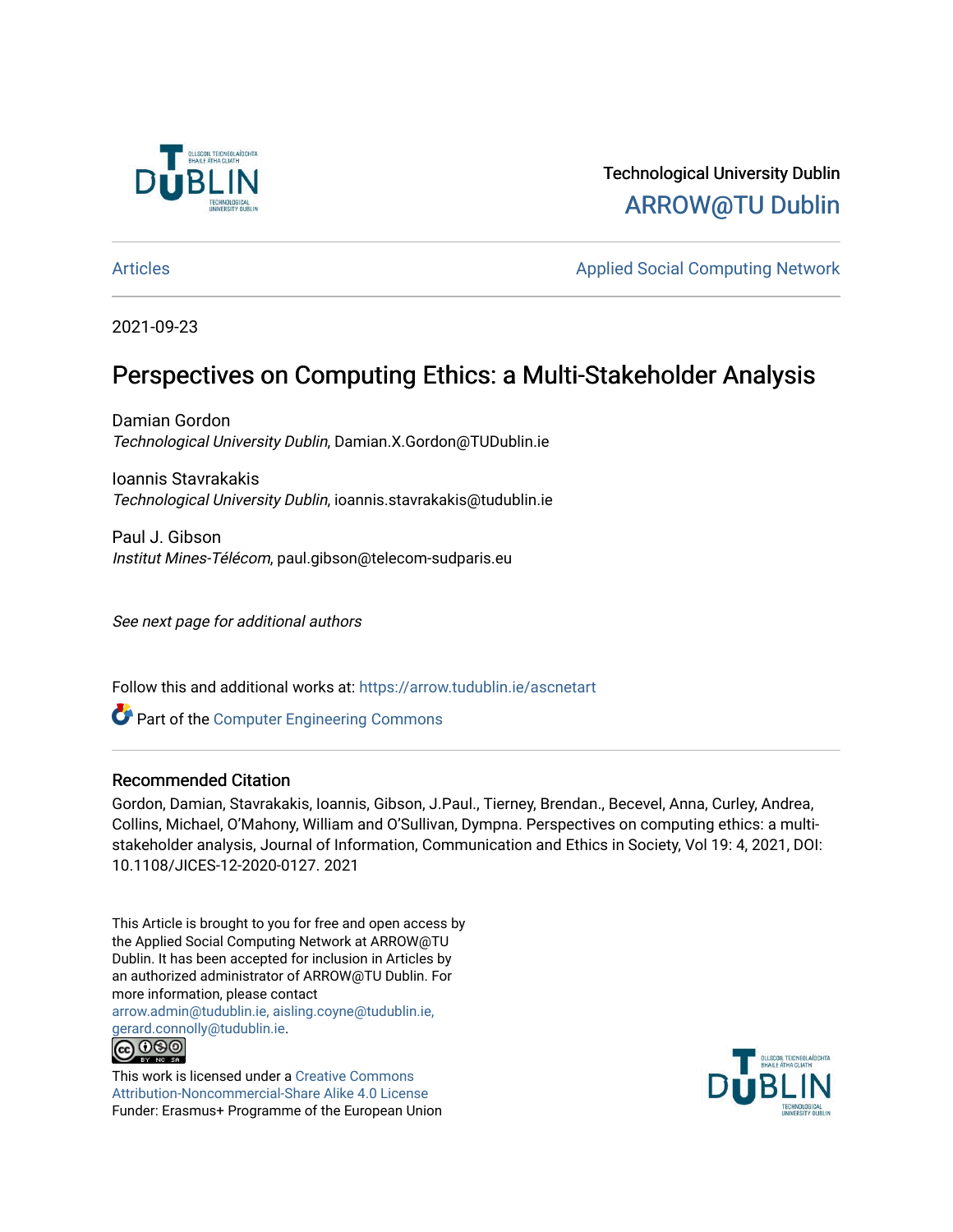#### Authors

Damian Gordon, Ioannis Stavrakakis, Paul J. Gibson, Brendan Tierney, Anna Becevel, Andrea Curley, Michael Collins, William O'Mahony, and Dympna O'Sullivan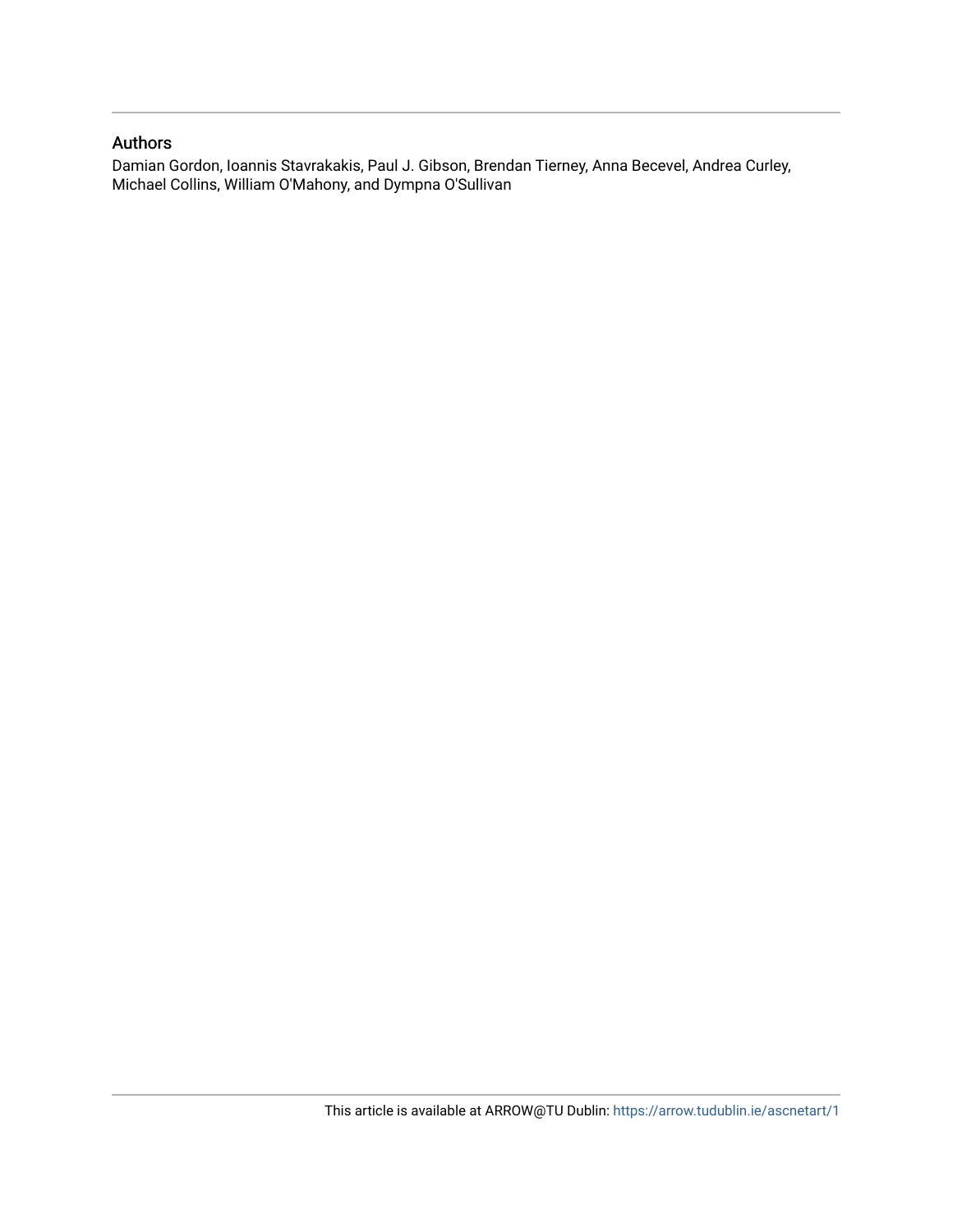# **Perspectives on Computing Ethics: A Multi-Stakeholder Analysis**

### **Authors:**

Damian Gordon\* (damian.x.gordon@tudublin.ie), Ioannis Stavrakakis\* (ioannis.stavrakakis@tudublin.ie), **[corresponding author]** J Paul Gibson† (paul.gibson@telecom-sudparis.eu), Brendan Tierney\* (brendan.tierney@tudublin.ie), Anna Becevel<sup>\*</sup> (anna.becevel@tudublin.ie), Andrea Curley\* (andrea.f.curley@tudublin.ie), Michael Collins\* (michael.collins@tudublin.ie), William O'Mahony\* (william.omahony@tudublin.ie), Dympna O'Sullivan\* (dympna.osullivan@tudublin.ie)

**Disclaimer:** All authors were involved in the data collection process, reviewing the content of the paper and contributing to the authorship.

**Funding disclaimer:** This paper is part of the Ethics4EU project which is Co-funded by the Erasmus+ Programme of the European Union under Grant Agreement No 2019-1-IE02- KA203-000665.

**Acknowledgement:** The European Commission's support for the production of this publication does not constitute an endorsement of the contents, which reflect the views only of the authors, and the Commission cannot be held responsible for any use which may be made of the information contained therein.

**Conflicts of interest/Competing interests:** The authors have no conflicts of interest to declare that are relevant to the content of this article.

# **Citation**

Gordon, D., Stavrakakis, I., Gibson, J.P., Tierney, B., Becevel, A., Curley, A., Collins, M., O'Mahony, W. and O'Sullivan, D. (2021), "Perspectives on computing ethics: a multistakeholder analysis", *Journal of Information, Communication and Ethics in Society,* Vol. ahead-of-print No. ahead-of-print. https://doi.org/10.1108/JICES-12-2020-0127

Applied Social Computing Network (ASCNet) Research Group, School of Computer Science, Technological University Dublin, City Campus, Dublin 8, Ireland

<sup>†</sup> Télécom SudParis, Institut Polytechnique de Paris, Samovar Lab, France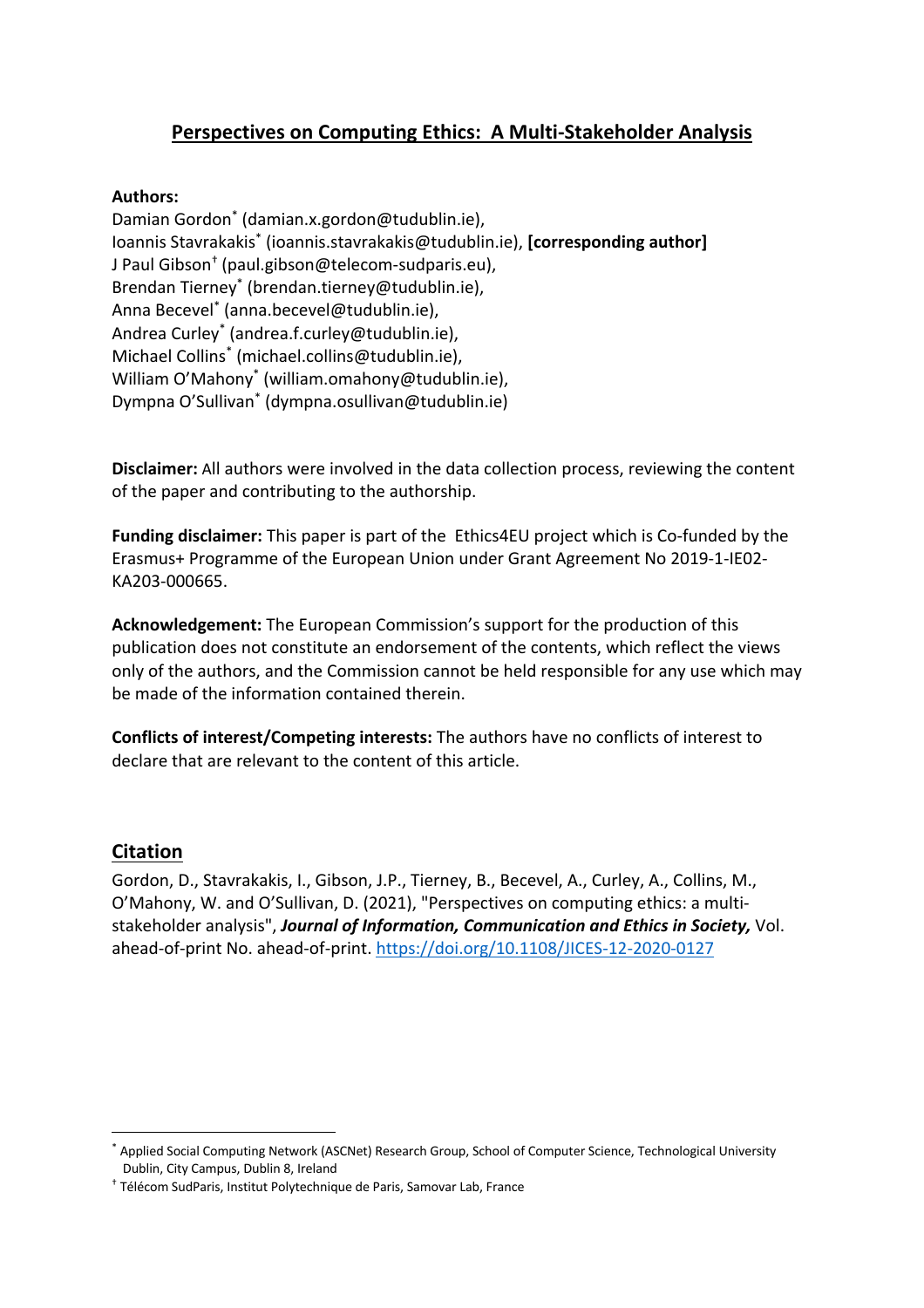# **Perspectives on Computing Ethics: A Multi-Stakeholder Analysis**

### **Purpose:**

Computing ethics represents a long established, yet rapidly evolving, discipline that grows in complexity and scope on a near-daily basis. Therefore, to help understand some of that scope it is essential to incorporate a range of perspectives, from a range of stakeholders, on current and emerging ethical challenges associated with computer technology. This study aims to achieve this by using, a three-pronged, stakeholder analysis of Computer Science academics, ICT industry professionals, and citizen groups was undertaken to explore what they consider to be crucial computing ethics concerns. The overlap between these stakeholder groups are explored, as well as whether their concerns are reflected in the existing literature.

# **Design/methodology/approach:**

Data collection was performed using focus groups, and the data was analysed using a thematic analysis. The data was also analysed to determine if there were overlaps between the literature and the stakeholders' concerns and attitudes towards computing ethics.

### **Findings:**

The results of the focus group analysis show a mixture of overlapping concerns between the different groups, as well as some concerns that are unique to each of the specific groups. All groups stressed the importance of data as a key topic in computing ethics. This includes concerns around the accuracy, completeness and representativeness of datasets used to develop computing applications. Academics were concerned with the best ways to teach computing ethics to university students. Industry professionals believed that a lack of diversity in software teams resulted in important questions not being asked during design and development. Citizens discussed at length the negative and unexpected impacts of social media applications. These are all topics that have gained broad coverage in the literature.

# **Originality:**

The multi-stakeholder analysis provides individual and differing perspectives on the issues related to the rapidly evolving discipline of computing ethics.

#### **Social implications:**

In recent years, the impact of Information and Communication Technologies (ICT) on society and the environment at large has grown tremendously. From this fast-paced growth, a myriad of ethical concerns have arisen. Our analysis aims to shed light on what a diverse group of stakeholders consider the most important social impacts of technology and whether these concerns are reflected in the literature on computing ethics. The outcomes of this analysis will form the basis for new teaching content that will be developed in future to help illuminate and address these concerns.

**KEYWORDS:** Computing ethics; Information Communication Technology (ICT), Social impact of ICT; Ethical concerns in ICT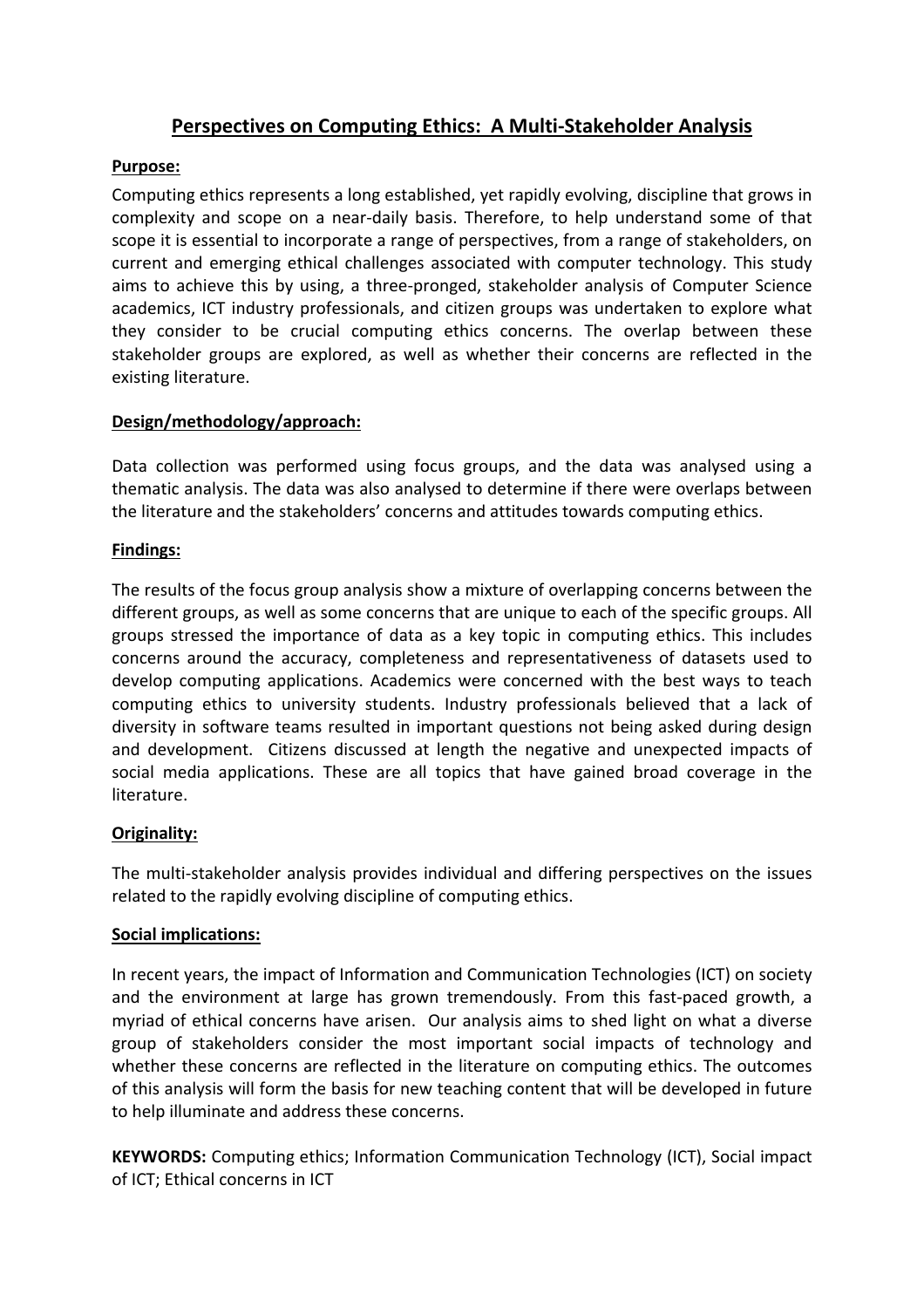# 1. Introduction

Computers and technological applications are now central to many aspects of life and society, from industry and commerce, government, research, education, medicine, communication, to entertainment systems. The last decade has seen rapid technological growth and innovation, with the realities of Artificial Intelligence technology coming to fruition. Topics including privacy, algorithmic decision-making, pervasive technology, surveillance applications and automating human intelligence for robotics or autonomous vehicles frequently undergo scrutiny in the media and are increasingly coming into public discourse. These technologies have wide ranging impacts on society where those impacts can be beneficial but may also at times be negative. There is a sense that some technology development and innovation is happening at a more rapid pace than the relevant ethical and moral debates.

The history of computing ethics (or computer ethics) goes hand-in-hand with the history of computers themselves; since the early days of the development of digital computers, pioneering computer scientists, such as Turing, Wiener and Weizenbaum, spoke of the ethical challenges inherent in computer technology (Weizenbaum, 1976; Bynum, 1999, 2000, 2006, 2018), but it wasn't until 1985 that computing ethics began to emerge as a separate field. This was the year that two seminal publications were produced, Deborah Johnson's book "*Computer Ethics*" (Johnson, 1985) and James Moor's paper, "*What Is Computer Ethics?*" (Moor, 1985).

Deborah Johnson's "*Computer Ethics*" (Johnson, 1985) was the first major book to concentrate on the ethical obligations of computer professionals, and thoughtfully identifies those ethical issues that are unique to computers, as opposed to business ethics or legal ethics. She also notes the application of deficient common moral norms to new and unfamiliar computer-related moral problems and dilemmas.

In James Moor's 1985 paper, he defined computer ethics as "*the analysis of the nature and social impact of computer technology and the corresponding formulation and justification of policies for the ethical use of such technology*", and argues that computer technology makes it possible for people to do a vast number of things that it wasn't possible to do before and since no one could do them before, the question may never have arisen as to whether one ought to do them.

The field of computing ethics continued to evolve in the 1990s, and the concept of "*valuesensitive computer design*" emerged, based on the insight that potential computing ethics problems can be avoided, while new technology is under development, by anticipating possible harm to human values and designing new technology from the very beginning in ways that prevent such harm (Flanagan, *et al*., 2008; Brey, 2012). At the same time, others including Donald Gotterbarn (Gotterbarn, 1991), theorised that computing ethics should be seen as a professional code of conduct devoted to the development and advancement of standards of good practice for computing professionals. This resulted in the development of a number of codes of ethics and codes of conduct for computing professionals. One important example is the ACM code which was first established in 1966 under the title "Guidelines for Professional Conduct" with the aim of upholding ethical conduct in the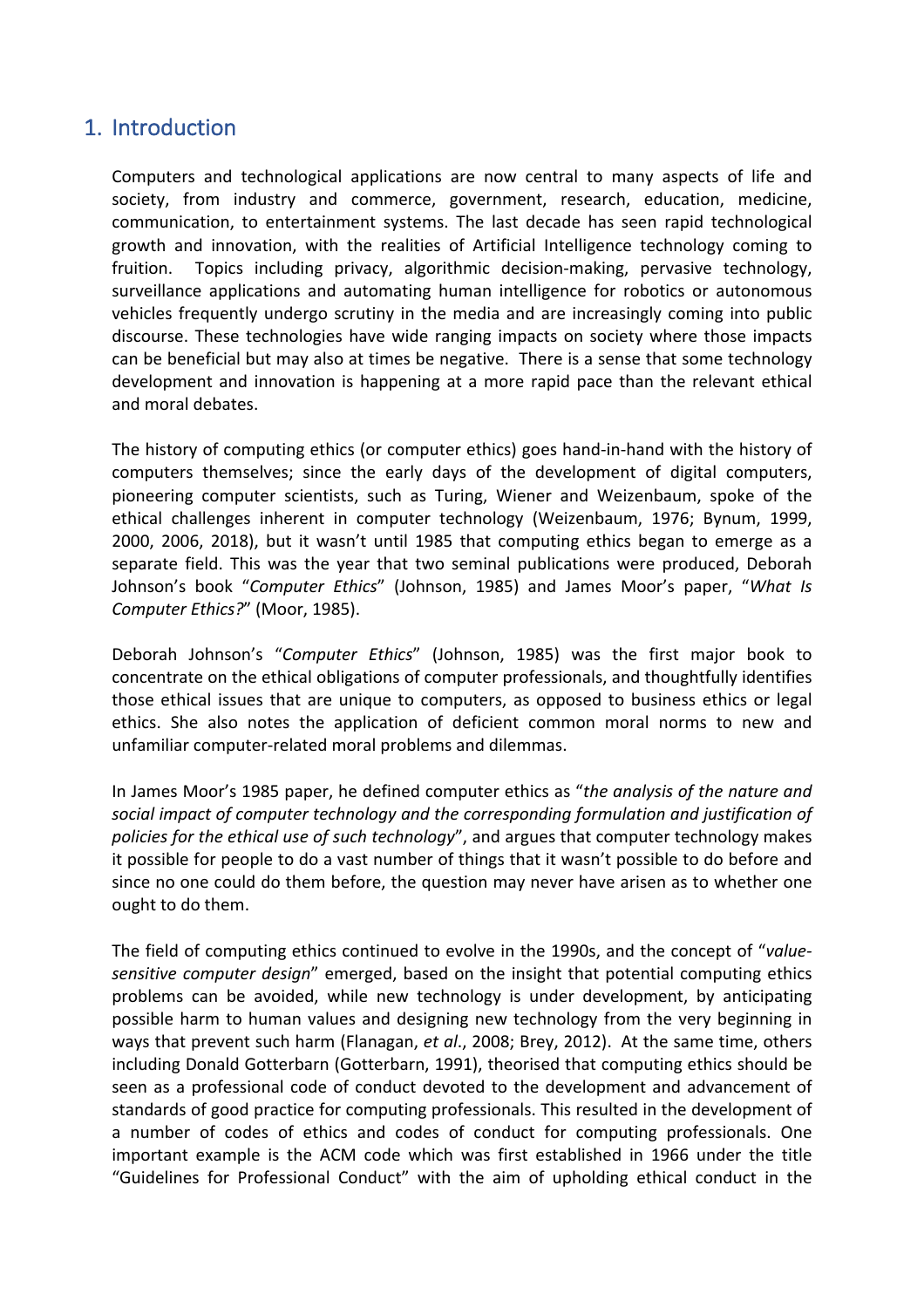computing profession (Gotterbarn *et al*., 2018). The code has gone through various updates while keeping ethics and social impact as its main purpose. One of its most important updates was in 1992 when it was renamed to "ACM Code of Ethics and Professional Conduct" and was made up of 25 ethical principles for professionals to follow (ACM, 1992). The last update of the ACM code was in 2018.

Professional bodies continue to play a very important role in producing and disseminating ethical and standard guidelines for ICT professionals, for example the IEEE Ethically Aligned Design Guidelines provide guidance for ICT professionals (Shahriari & Shahriari, 2017). It should be noted that in contrast to other professions such as Medicine or Law, which have codes of ethics and possible penalties in place for noncompliance, the ICT profession still lacks of a coherent umbrella ethical framework (Thornley *et al*., 2018).

In 1996 the "Górniak Hypothesis" predicted that a global ethic theory would emerge over time because of the global nature of the Internet. Developments since then appear to be confirming Górniak's hypothesis and have resulted in the metaphysical information ethics theory of Luciano Floridi (Floridi, 1999, 2014; Floridi & Sanders, 2005). These new theories make explicit the social and global change created by new technologies and call for an intercultural debate on computing ethics in order to critically discuss their impact on society.

In this paper, we present a literature review of recent work on computing ethics to understand the pertinent topics currently under discussion in the literature and the results of a series of focus groups that explored computing ethical concerns with Computer Science academics, ICT industry professionals, and citizens. The research was conducted as part of the Ethics4EU project's report on European Values for Ethics in Technology (Ethics4EU, 2021). Ethics4EU is an Erasmus + project that aims to develop a repository of open and accessible educational curricula, teaching and assessment resources relating to computing ethics. The rest of this paper is organized as follows. In section 2 we discuss relevant recent literature on computing ethics. In section 3 we describe our focus groups sessions. In section 4 we present a thematic analysis of the data gathered during the focus groups. We conclude with a discussion in Section 5.

# 2. Literature Review

A systematic literature review approach was employed in selecting relevant literature from a number of key areas that represent some notable present-day computing ethics topics and challenges (similar reviews have been undertaken by researchers such as Braunack-Mayer, *et al*., 2020; Saltz, *et al*. 2019; Saltz & Dewar, 2019). These key areas, also highlighted by Kumar, *et al*. (2020), focus on the overlap between three key areas in contemporary computing ethics, the areas of Data Science, Artificial Intelligence, and Pervasive Computing (including surveillance and privacy), thus the focus of this literature review is to critically examine those three areas, and to explore the themes that have emerged in each of those domains in the past five years.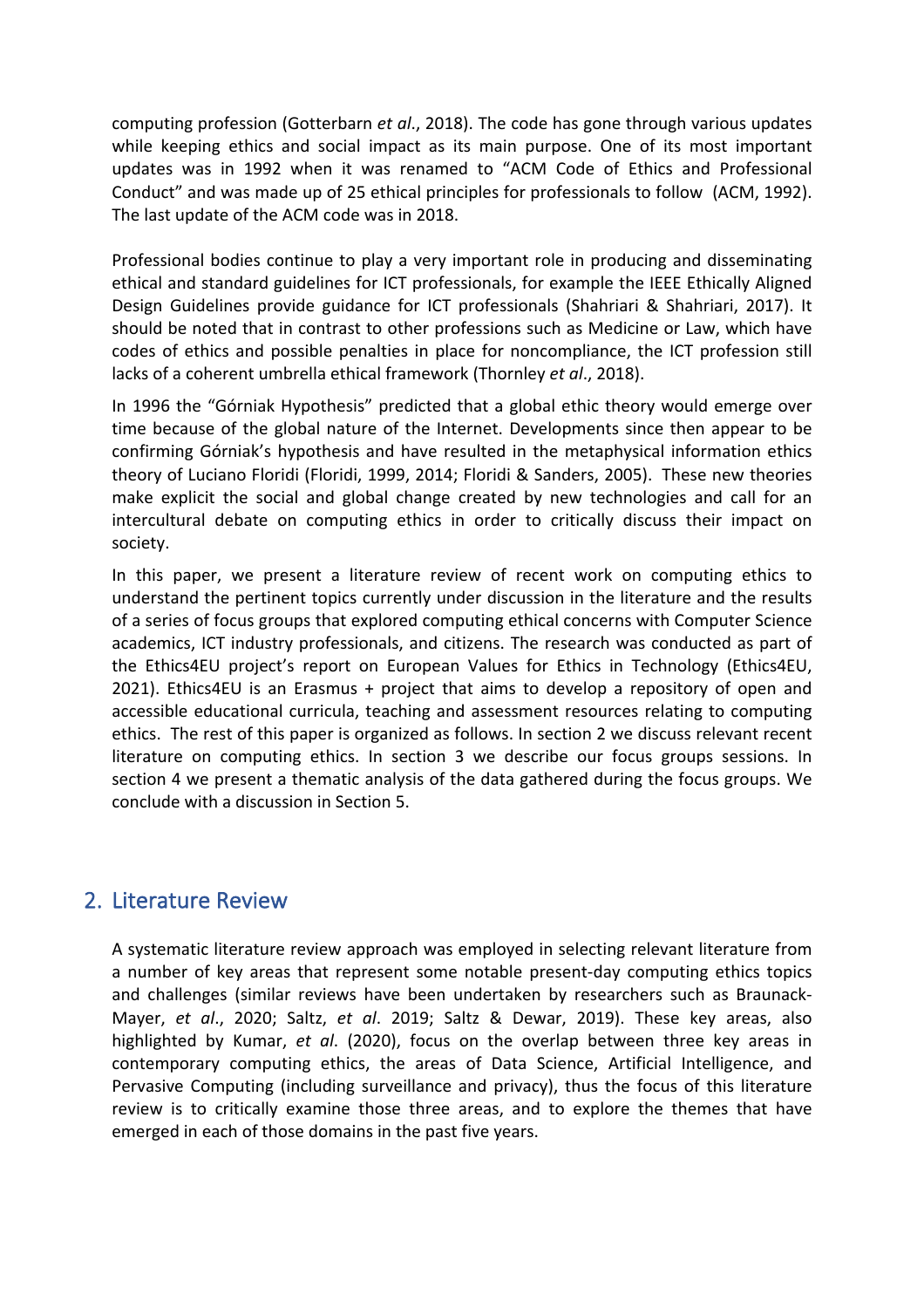#### *2.1 Data Ethics*

Data ethics is a relatively new branch of computing ethics that studies moral problems related to data management (including generation, recording, curation, processing, dissemination, sharing and use) as well as algorithms (including those using AI, artificial agents, machine learning and robots) in order to formulate and support morally good solutions for data (Floridi & Taddeo, 2016). Data has become a key input for driving growth, enabling businesses to differentiate themselves, and maintain a competitive edge. Value is particularly high from the mass collection and aggregation of data, particularly by companies with data-driven business models. However, the use of aggregated data underpins the risks to individuals' privacy at a very fundamental level. Therefore, it is vital to highlight data management frameworks that promote the ethical collection, processing and aggregation of data. Three popular data management frameworks are the Data Management Association's Data Management Body of Knowledge (DM-BOK) (DAMA, 2017), the Zachman Framework (Zachman, 2008) and the Ethical Enterprise Information Management Framework (E2IM) (O'Keefe & Brien, 2018). A broad overview of the concerns to be addressed by data-based businesses are given in Loi *et al*. (2019) who outline the structure and content of a code of ethics for companies engaged in data-based business, i.e. companies whose value propositions strongly depend on using data.

### *2.2 Artificial intelligence (AI) Ethics*

AI has emerged as one of the central issues in computing ethics. Pertinent issues in AI ethics include transparency; inclusion; responsibility; impartiality; reliability; security and privacy. While many researchers and technology experts are excited by AI's potential, many others are unsettled by it. Authors balance the positive effects of AI (self-driving cars leading to better safety, digital assistants, robots for heavy physical work; and powerful algorithms to gain helpful and important insights from large amounts of data) against the negatives (automation leading to job losses, rising inequalities attributed to AI haves and have nots, and threats to privacy) (Helbing *et al*., 2019).

Algorithmic transparency and fairness are key elements of ethical AI systems (Webb *et al*., 2019). Ethical AI systems should also work to eliminate bias which can be achieved by a greater understanding of the data used to build systems (Floridi & Taddeo, 2016; Mittelstadt *et al*., 2016; Müller, 2020). A key element for automated decision making systems is accountability and auditing (Whittaker *et al*., 2018). If the system involves machine or more recently, deep learning, it will typically be opaque even to the expert who developed it. Machine and robot ethics are another important subfield of AI ethics. If a robot acts, will it itself be responsible, liable, or accountable for its actions? (EGE, 2018). "The effects of decisions or actions based on AI are often the result of countless interactions among many actors, including designers, developers, users, software, and hardware. [...] With such distributed agency comes distributed responsibility" (Taddeo and Floridi, 2018, p.751).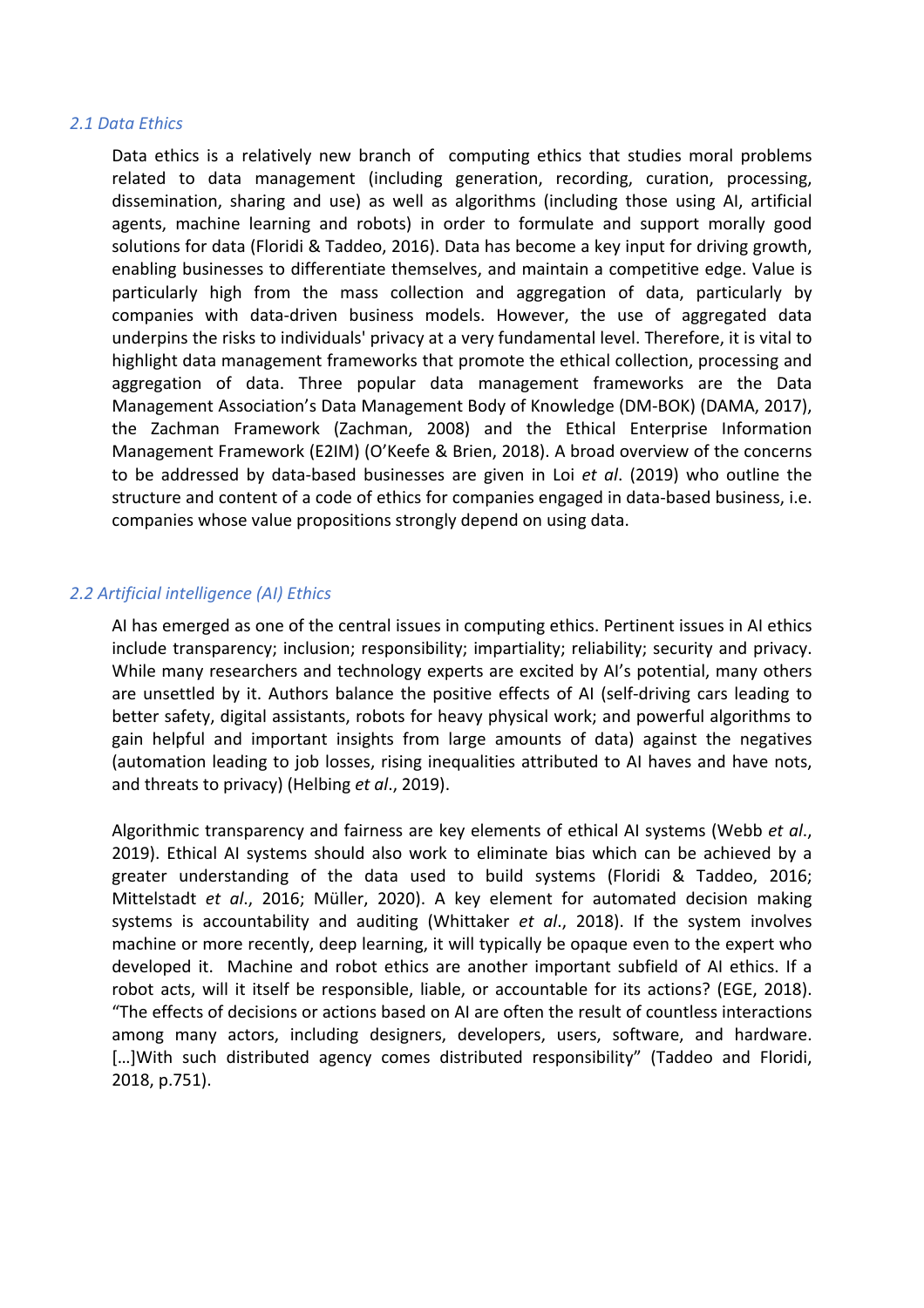#### *2.3. Pervasive Computing Ethics*

The terms "pervasive computing," "ubiquitous computing", "ambient intelligence," and "the Internet of Things" refer to technological visions that share one basic idea: to make computing resources available anytime and anywhere by embedding computational devices in everyday objects, freeing the user from the constraint of interacting with ICT devices explicitly via keyboards and screens.

One of the central tenets of pervasive computing is "Understanding and Changing Behavior," a topic that clearly has significant ethical considerations (Kranzberg, 2019). Related elements include surveillance technologies, effects on privacy, and technological paternalism (Hilty, 2015; Macnish, 2017).

The ethics of surveillance considers the moral aspects of how surveillance, including facial recognition technology, is employed (Macnish, 2017). One of the core arguments against surveillance is that it poses a threat to privacy and in a world of ubiquitous automatic identification, the amount of personal data generated and circulated is expected to increase dramatically.

Privacy is an integral part of pervasive computing ethics and is defined as an individual condition of life characterized by exclusion from publicness (Rasmussen *et al*., 2000). In the context of computing, privacy is usually interpreted as "informational privacy," which is a state characterized "by controlling whether and how personal data can be gathered, stored, processed or selectively disseminated". There is a clear conflict between privacy and pervasive computing technologies, particularly those technologies that deal with sensing and storage (Jacobs & Abowd, 2003). The resulting requirement to protect individual privacy against data misuse entered many laws and international agreements under different terms, some of them focusing on the defensive aspect, such as "data protection," others emphasizing individual autonomy, such as "informational self-determination.

# 3. Methodology

Data collection was conducted during the Ethics4EU first multiplier event in November 2019 inside the campus of Technological University Dublin (TU Dublin) in Dublin, Ireland. Participants from academia and industry were recruited as part of a convenience sampling approach (Saumure & Given, 2008). TU Dublin's School of Computer Science has extensive collaborations with the ICT industry. Therefore, readily accessible participants from a list of contacts were invited according to their field of work in a range of ICT organizations (both large and small). Academic participants from a range of academic institutions were identified through their research areas and expressed interest in the topic. Citizen participants were recruited following a snowball sampling method (Morgan, 2008b). Some participants were initially contacted by the researchers and were asked to spread the word to other citizens who were interested in participating in the focus groups.

A focus group approach was used to help identify digital ethical concerns from stakeholder groups. Focus group interviews give researchers the opportunity to acquire simultaneously a variety of perspectives on the same topic (Gibbs, 1997). Zikmund (1997) identifies ten advantages in the use of focus groups for research. Among these are speed, stimulation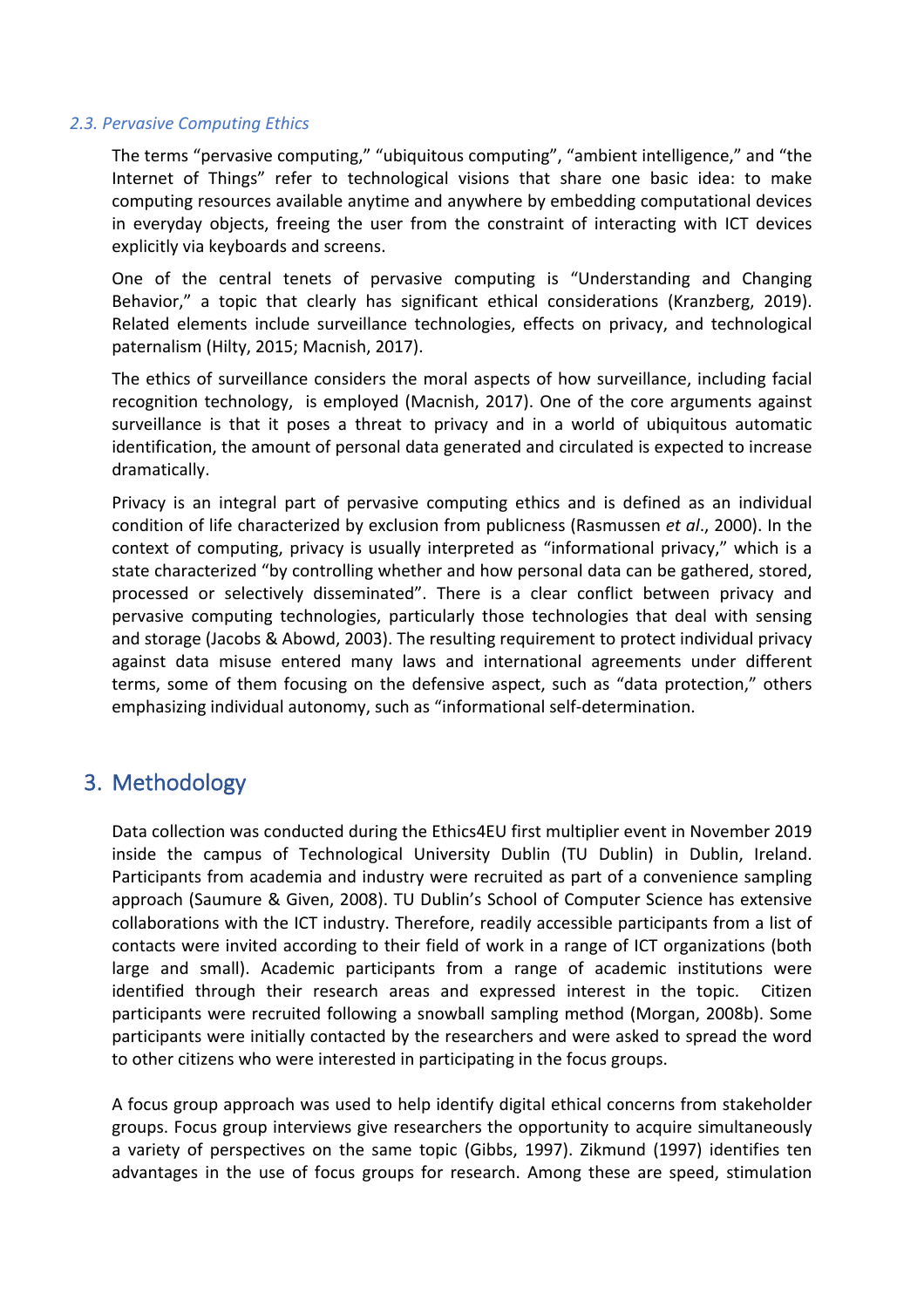(participants' views emerge from the group process), security (because of the homogeneity of the group) and synergy (when the group process brings forward a wide range of information) to name a few.

These advantages were aligned with our study where focus groups were used for the following reasons. Firstly, 'Ethics' as a branch of philosophy is inherently about argumentation, debate, discussion and negotiation on things like practical moral issues, the morality of one's actions and on the definition of morality itself. As there are no black and white answers, communication and argumentation are fundamental properties in ethical reasoning. Therefore, in an attempt to approach it as an 'alive', interactive and everevolving process focus groups were considered to be a good methodological tool for capturing this angle. To our knowledge, this has not happened before in the computing ethics literature.

Secondly, our study is exploratory in nature and our aim was to investigate the topic broadly and not so much in-depth (Stokes & Bergin, 2006). The aim is that our focus groups will be supplemented later in the research with more in depth interviews. Thirdly, groups can be less expensive and faster for data collection compared to one-to-one interviews. Fourthly, compared to one-to-one interviews where the researcher can be at risk of biasing the interview (Vyakarnam, 1995), focus groups reduce risk mainly because of the more balanced social dynamic within the group. However, this is dependent on the style of the group moderators and on group homogeneity. Homogeneity (Morgan, 2008a) is based upon the shared characteristics of the group participants, relevant to the research topic. In this case, for example, one common characteristic was the professional field, e.g. academics were placed in one group and people from industry in another.

Each group were asked to discuss their views on three open questions (see below) and spent approximately 30 minutes discussing each question. The number of participants in each focus group was kept at 10-12, and this meant that there was one industry group (10 participants), but it necessitated creating two academic groups (11 and 12 participants) and two citizen groups (11 participants per group).

Each focus group began with an introduction to the main goals of the Ethics4EU project. Consent was obtained from each participant with the clear understanding that they have the right to withdraw at any time. The participants were also informed that their privacy would be respected, and the data from this research would be secured in a protected location, with adherence to GDPR. This introduction process took 10-15 minutes, depending on the number of questions from the individual groups.

Each focus group was assigned a moderator. In our study, the group moderators took a semi-directive approach allowing members of the group to speak freely while encouraging all members to participate for each of the three questions. According to Morgan (2008a, p. 354) "[t]his strategy matches goals that emphasize exploration and discovery".

The moderator facilitated the introduction, introduced the questions and encouraged all participants to contribute. They also made sure no single person dominated the discussion. They did not attempt to steer the discussion in any direction, rather letting the topics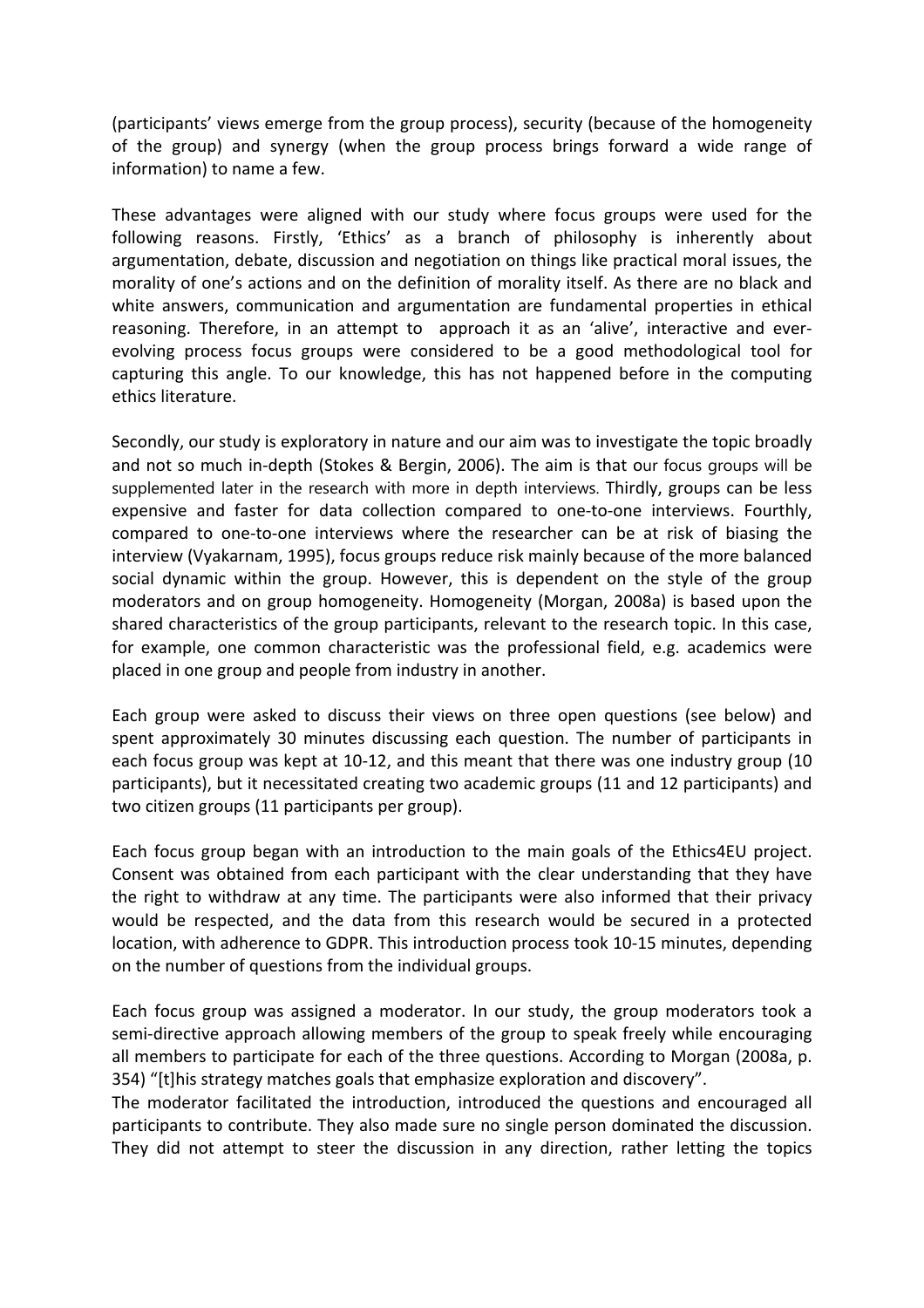emerge from the participants. In addition, moderators took detailed notes of the discussion using pen-and-paper. Audio recordings were not taken.

Three questions were developed to garner the participants' specific concerns and insights into computing ethics issues. We were interested in gaining an overview of topics that participants considered important and to analyze if these topics were reflected in the computing ethics literature. We did not seed any ideas with the participants; rather we allowed an open discussion and topics to emerge. As part of the Ethics4EU project, our aim is to developing learning materials for computing ethics and as such we were also interested in participants ideas regarding teaching and training with regard to computing ethics. The three questions were as follows:

- 1. What ethical concerns do you have about new technologies?
- 2. What skills or training should people have to protect themselves in the online world?
- 3. What ethical training should be given from persons designing and developing technology, and who do you think should give that training?

One reported downside of focus groups is the tendency for some participants to conform to group consensus (Stokes & Bergin, 2006). Also focus groups cannot delve deep into each participant's range of opinions and beliefs for any given topic. However, these disadvantages have been acknowledged from the start and were not deemed to negatively interfere with the scope of the current study.

# *3.1 Participant Demographics*

#### *3.1.1 Industry Participants*

The majority of the participants (80%) were aged 30-49, and 20% were aged 50-69. Half of the participants (50%) were female and 40% were male with 10% preferring not to say. Thirty percent of industry participants had a bachelor's degree, 60% had a Master's degree, and 10% had a PhD.

#### *3.1.2 Academic Participants*

The majority of the participants (65%) were aged 30-49, 13% were aged 18-29, and 22% were aged 50-69. Forty-eight percent (48%) of the participants were female and 43% were male, with 9% preferring not to say. Nine percent had a bachelor's degree, 39% had a Master's degree, and 52% had a PhD.

#### *3.1.3 Citizen Participants*

The majority of the citizens (82%) were aged 30-49, 14% were aged 18-29 and 4% were aged between 50-69. Sixty-four percent (64%) of the participants were female and 32 were male with 4% preferring not to say. Eighteen percent had second level education, 50% had a bachelor's degree and 32% had a Master's degree. The professions of the citizen participants are shown in Table I. If there was more than one participant in a given profession, the number is shown in brackets after the profession. Seventeen professions are represented among the participants.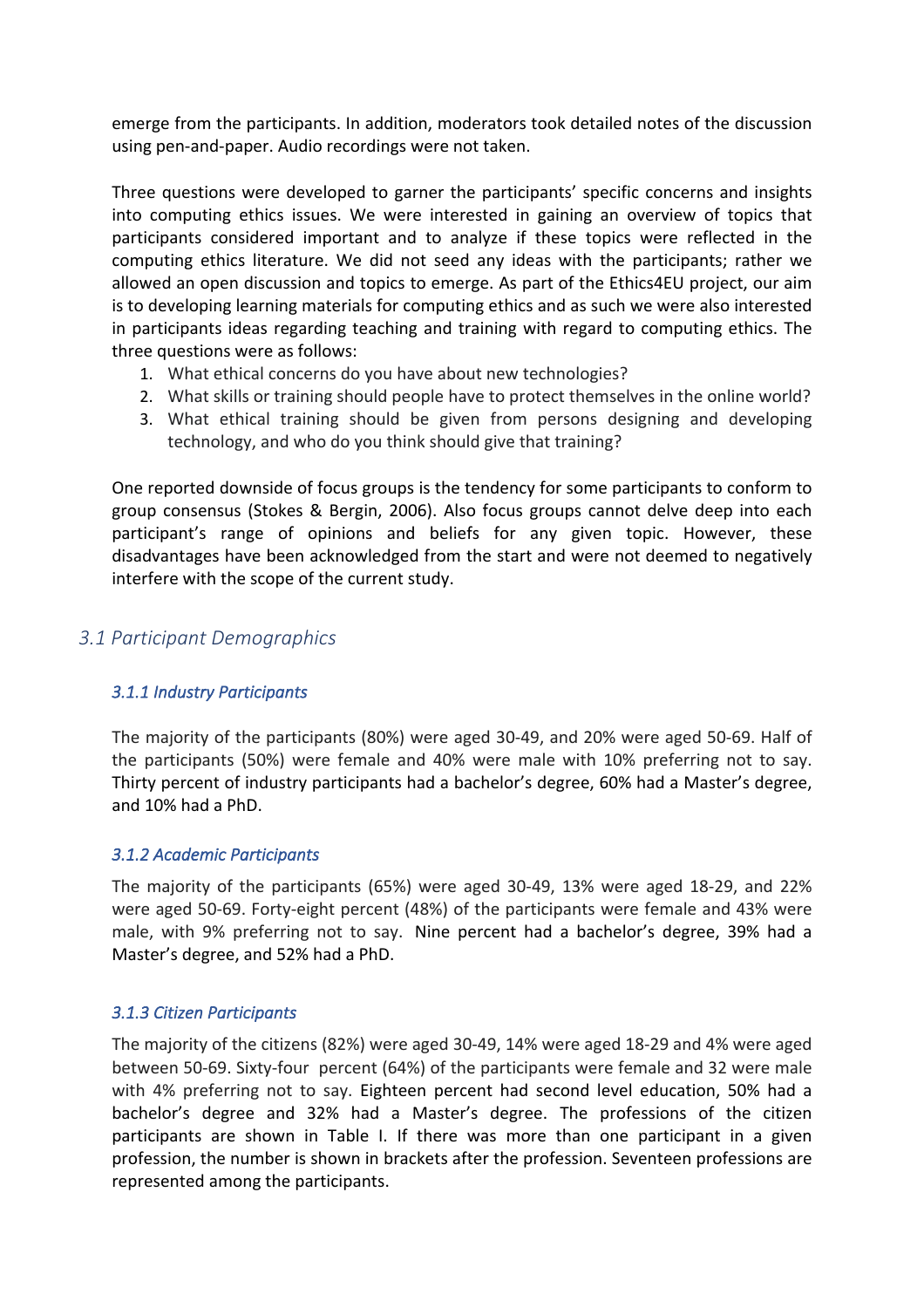*Table I: Professions of citizen participants*

| <b>Managers</b>                             | <b>Healthcare</b>                                                                  | <b>Education</b>         | <b>Others</b>                                                  |
|---------------------------------------------|------------------------------------------------------------------------------------|--------------------------|----------------------------------------------------------------|
| • Category Management<br>• IT Manager $(2)$ | • Dentist                                                                          | • Primary<br>Teacher (2) | School • Freelance writer                                      |
| • Marketing Manager<br>• Operations Manager | $\bullet$ Carer<br>• General Practitioner (2)<br>$\bullet$ Student<br>• Naturopath | • Researcher             | <b>Quality Engineer</b><br>$\bullet$<br>• Recruitment Services |
| • Project Manager (2)                       |                                                                                    |                          | Sales (2)<br>$\bullet$<br>Secretary<br>$\bullet$               |

# 4. Results

Participants' responses to the three questions were analysed using a thematic analysis, which is an approach for identifying themes or patterns of meanings with qualitative data. The key step in thematic analysis is coding the data, which involves attaching labels (or codes) to phrases or sentences of analytic interest. In this research a modified version of the coding process based on Gorden (1992) was followed:

- 1. *Define the coding categories*: When the focus groups were completed, the researchers familiarized themselves with the data by reading the transcripts many times. The researchers looked for patterns and themes across the data. Initially a *colour coding* approach was used to identify the main themes emerging from the transcripts. This involves highlighting different parts of the transcripts in different colours to represent initial themes. This gave the researchers the ability to look at emerging themes "at a glance", and to explore the balance of text that relates to each theme.
- 2. *Assign code labels to the categories*: From this first step, a preliminary tentative set of text codes were created to describe the computing ethics topics emerging from the transcripts. These codes replaced the coloured text. Examples of the initial codes included: *digital-literacy*, *where-law-overlaps-ethics*, *older-people-concerns*
- 3. *Classify relevant information into the categories*: Following this initial process, the transcripts were re-read and the initial codes were attached to all relevant text. It was found that in some cases these codes were too general, e.g. one of the early themes was: *data-ethics*, which was later deemed to be too general; and in other cases the code were too specific, e.g. *acm-professional-code-of-ethics*.
- 4. *Refining the codes*: Following the identification of codes that were not fully suitable, those that were too general were further refined, e.g. *data-ethics* became *dataethics-privacy*, *data-ethics-reliability*, *data-ethics-retention*, and *data-ethics-misuse*, and those codes that were too specific were merged, e.g. *acm-professional-code-ofethics*, *employee-responsibilities* and *organizational-specific-guidelines* became *professional-ethics*. Some other codes were renamed, e.g. *relevant-European-laws* became *importance-of-GDPR*. This was an iterative process and took place over a period of three weeks to complete.
- 5. *Test the reliability of the coding*: The reliability of the coding was tested by asking an independent reviewer to code one of the transcripts without having access to our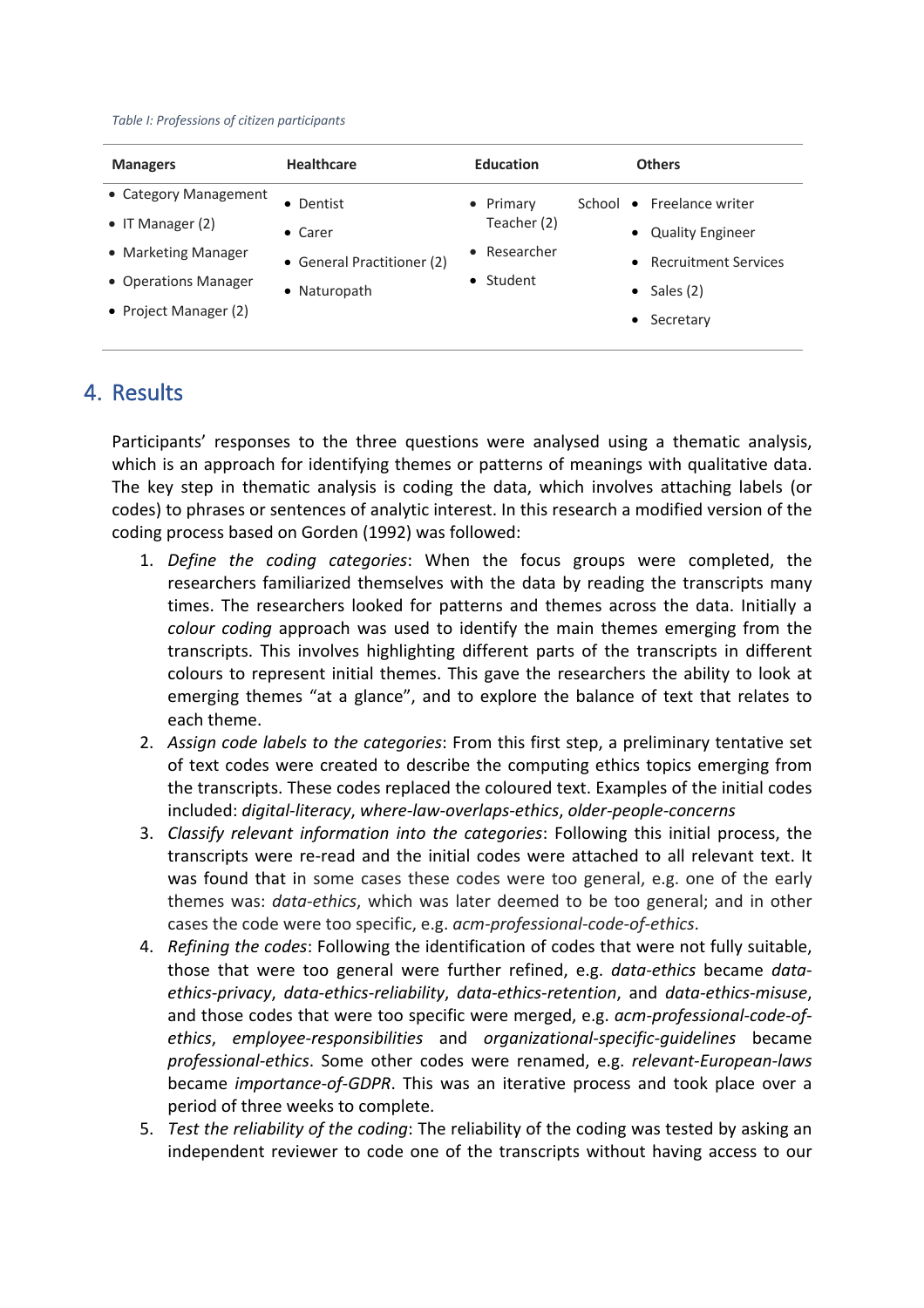coding process (this is called an *independent-coder* method). There was a strong overlap between the two coding processes, thereby validating the approach.

The final codes are the key themes of the transcripts, which are described in the subsections below. Each theme is highlighted in bold. Responses from the different groups are presented comparatively for each question. Where there were multiple groups of participants, we have combined the responses.

#### *4.1 What ethical concerns do you have about new technologies?*

#### *4.1.1 Industry Responses*

There was agreement amongst the participants that one of the major areas of concern was the *on-going automation of activities that were previously undertaken by human beings* (this concern was further exacerbated for the group when the automation is achieved through Machine Learning). Participants discussed what to do with the people when their jobs are being replaced by machines - "*we're developing technology that is taking jobs away from people, and although they can reskill, it is not clear that enough new jobs will be created to replace those that are going to be lost*".

One of the most discussed considerations was the challenge of *bias in automated decisionmaking systems*, and this issue was looked at from the interrelated perspectives of bias in datasets, and bias in machine learning algorithms. When discussing bias in datasets participants highlighted the potential dangers of using open datasets, which may not have been analysed for completeness, and "*may exclude particular populations, for example, those on the margins*" and yet the conclusions derived from the analysis of these datasets may be presented as fact. There was also a good deal of discussion of potential historical patterns of bias in datasets (including issues around gender and race), and how to prevent those historical issues from being propagated. Suggestions for solutions included *"exploring patterns for bias in data, looking at statistical variances, examining who owns or controls the data and how the datasets were created"*. Participants suggested that this type of analysis "*should look at composite biases that are more difficult to detect, for example, hiring women over a certain age in employment practices"*. It was also suggested that the "*GDPR guidelines are useful for exploring bias"*.

There were discussions around *environmental considerations in the collection of that data*, particularly in the context of IoT (the Internet of Things). Another participant mentioned the role of data centers contributing to the environmental impact.

One organisation that was highlighted for their excellence in ethics was German Software Company, SAP SE, who incorporate a great deal of ethics in their graduate training programmes. A representative from SAP described how their training "p*rovided three examples of where there had been ethical compliance breaches, and one example looked at a senior female colleague working in Israel and Korea and how she was treated differently in different countries*." This discussion led onto a conversation on *regional and cultural differences in ethical standards.*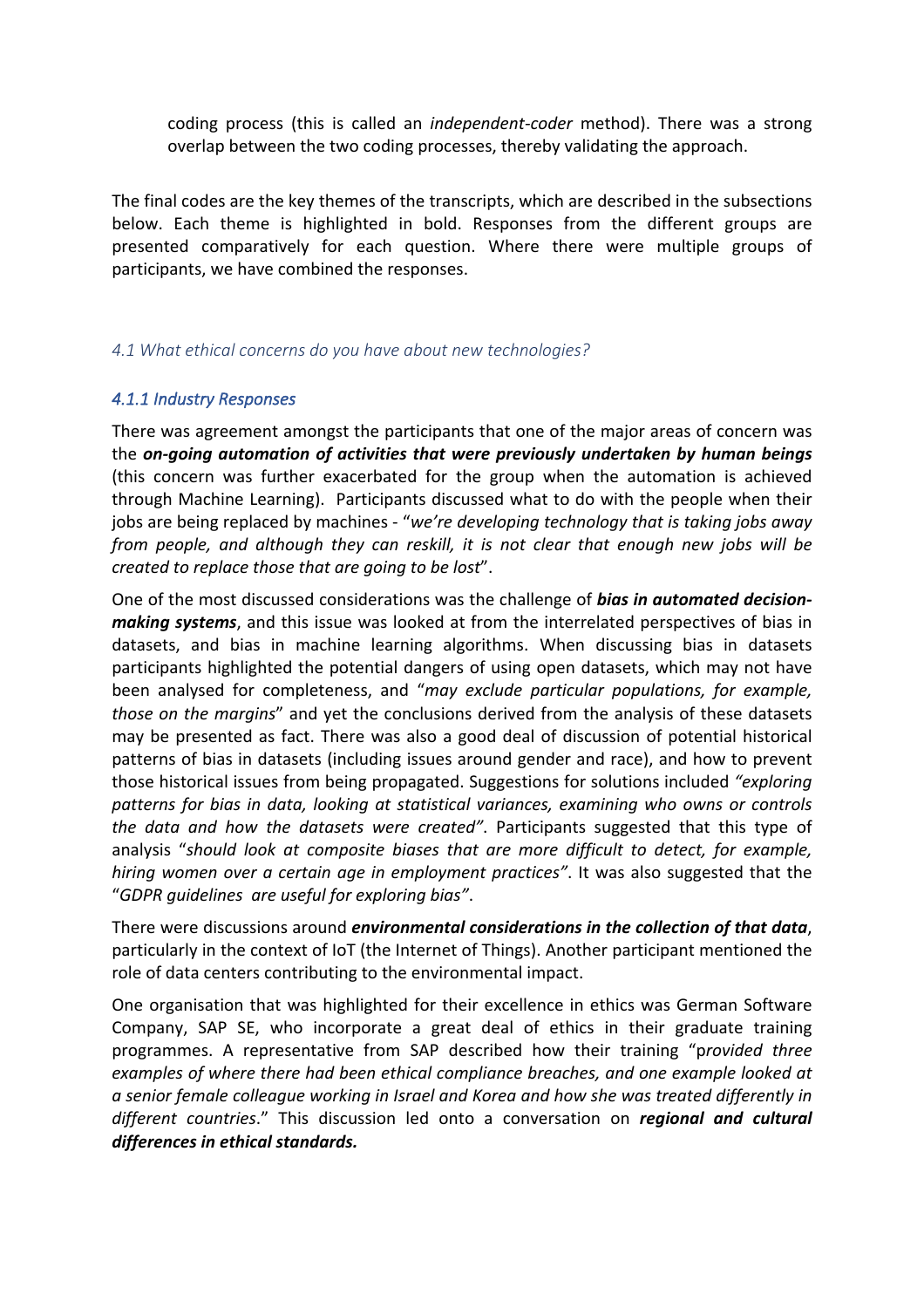Participants discussed *IT professional standards and their relation to ethical standards*, in particular if IT professional standards can ensure that ethical standards are adhered to. Some participants felt it was important to note that very often employees don't necessarily have control over their work and their use of data and code, and may not be aware of where their work will be used or how it can be repurposed and that there is no clear guidance in IT professional standards in such cases.

Finally, all participants agreed that students should be educated *about legal frameworks with relevant ethical aspects* including Confidentiality Agreements, Non-Disclosure Agreements and Intellectual Property.

# *4.1.2 Academia Responses*

The academic participants began by discussing their concerns about *data and datasets* – one participant remarking "*I worry about the amount of personal information that is being kept, I think we are keeping a lot more data than we need*." Both groups felt that a lot of organisations seem to be collecting as much data as possible with no clear purpose, other than feeling there is something of value in the data. They also expressed their concerns about *completeness and representativeness of datasets* (particularly for open source datasets), and the *potential bias that an AI system might embody* in its decision-making if trained on these datasets. This led to a discussion on the ownership of decisions in an online context, for example, if a search engine is suggesting search phrases, and suggesting sites to visit, who is really making the decisions – one participant said "*where is the line between me and the application?*" Another concern raised was the dangers of *technological or digital colonisation in developing countries* and a lack of control of their data on the part of citizens in the developing world.

Another concern was that datasets might exclude certain people for *privacy* reasons because they might be identifiable due to their specific characteristics, and therefore could be unrepresented in the overall datasets. This conversation about *marginalisation* led to a discussion of how some voice recognition technologies, for example, one participant remarked how voice assistants such as Alexa, might not be as effective for people with speech impediments or strong regional accents.

On the theme of *privacy*, participants expressed concern over the possibility of governments or private organisations combining various data "*personal, legal and financial information"* about an individual and the impact that might have. One example cited by a participant was the South Korean government limiting the number of (and size of) gambling transactions that any one person can take part in per day when gambling online. Even though there was general agreement that too much gambling is a bad thing, nonetheless the notion of the government being able to restrict an individual's liberty was considered objectionable, and they felt that education and help is preferable to controlling them. Participants remarked that a combination of control and educational measures have been used by governments to reduce the number of people who smoke.

Both groups highlighted the importance of cybersecurity as being an ethical imperative in the context of the significant amount of personal data being collected on individuals, as well as the numerous high profile data leaks that have occurred.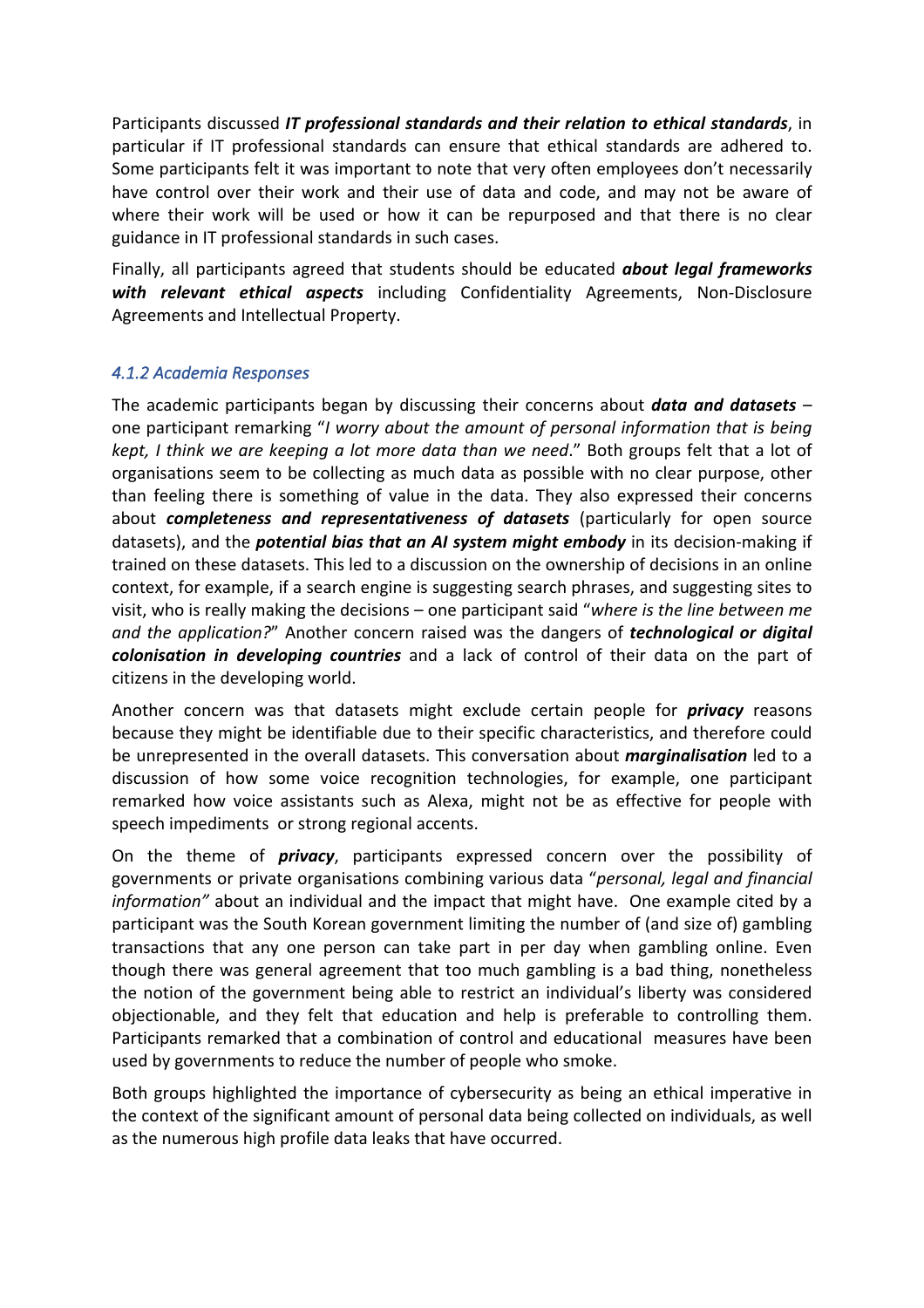Both groups discussed research projects and the importance of *ethics for research projects*, particularly when funded by public monies. They discussed the importance of transparency in research projects and how this should be communicated to the public. For example participants discussed how it is important to make clear "*whether enticements or incentives were permitted.*" They discussed the importance of research communication more generally and how this is an ethical issue, for example how research findings are presented to the general public who may not be familiar with the general area or the specific details. Finally, both groups agreed on the importance of teaching students about plagiarism, copyright and the honest presentation of results and outlining how such practices are a violation of ethics as it is unfair to take credit for another person's intellectual property or to present misleading results or information.

# *4.1.3 Citizens Responses*

Many of the concerns of the citizen participants related to *data*. Some common themes were around *collection and retention of data* and *misuse of data*, in particular how data collected on individuals may be used and misused. Data gathering with the purpose of creating profiles, for example voter profiles with the purpose of influencing democratic elections were mentioned frequently by the participants.

*Privacy* was another topic discussed by all participants, in particular data appropriation on behalf of privately owned businesses, which do not reward their users for the acquisition of such data and use it to maximize their profits. Others raised concerns about *third parties gaining access to data without the original users consent*. Concerns were raised about applications (e.g. Facebook, Siri) that can listen to conversations through digital devices and use that information for targeted advertising. The balance between commercial gain and social benefit was discussed.

Respondents cited a number of *concerns related to social media* including the *normalisation of unacceptable behaviours*, inappropriate exposure to information and content*, widespread dissemination of misinformation*, the fuelling addictive tendencies and preying on vulnerable individuals. Social media platforms can have negative affect on individuals psyche leading to mental health issues and reduce genuine human interactions and empathy. Particular concerns were raised about the influence of social media on teenagers and young people, for example cyberbullying and a lack of awareness on the part of young people about the longevity of data online. One participant said "*people who come into the public eye are likely to have their social media postings from decades earlier where they were perhaps a younger and less-informed person, examined for any failures to be used against them*". There were also concerns about misinformation online and the sharing of 'fake news' via social media, and the detrimental impact that can have on younger, most impressionable people, one participant noted "*As a parent I wonder how safe my teenagers are online, they lack the experience and skills to distinguish reputable sources from fake news*".

The participants also felt that *surveillance of individuals, in particular using facial recognition technology* was of great concern, where surveillance companies are potentially storing images and information about people who are unaware they are captured on camera, for example from walking on the street, going shopping or entering other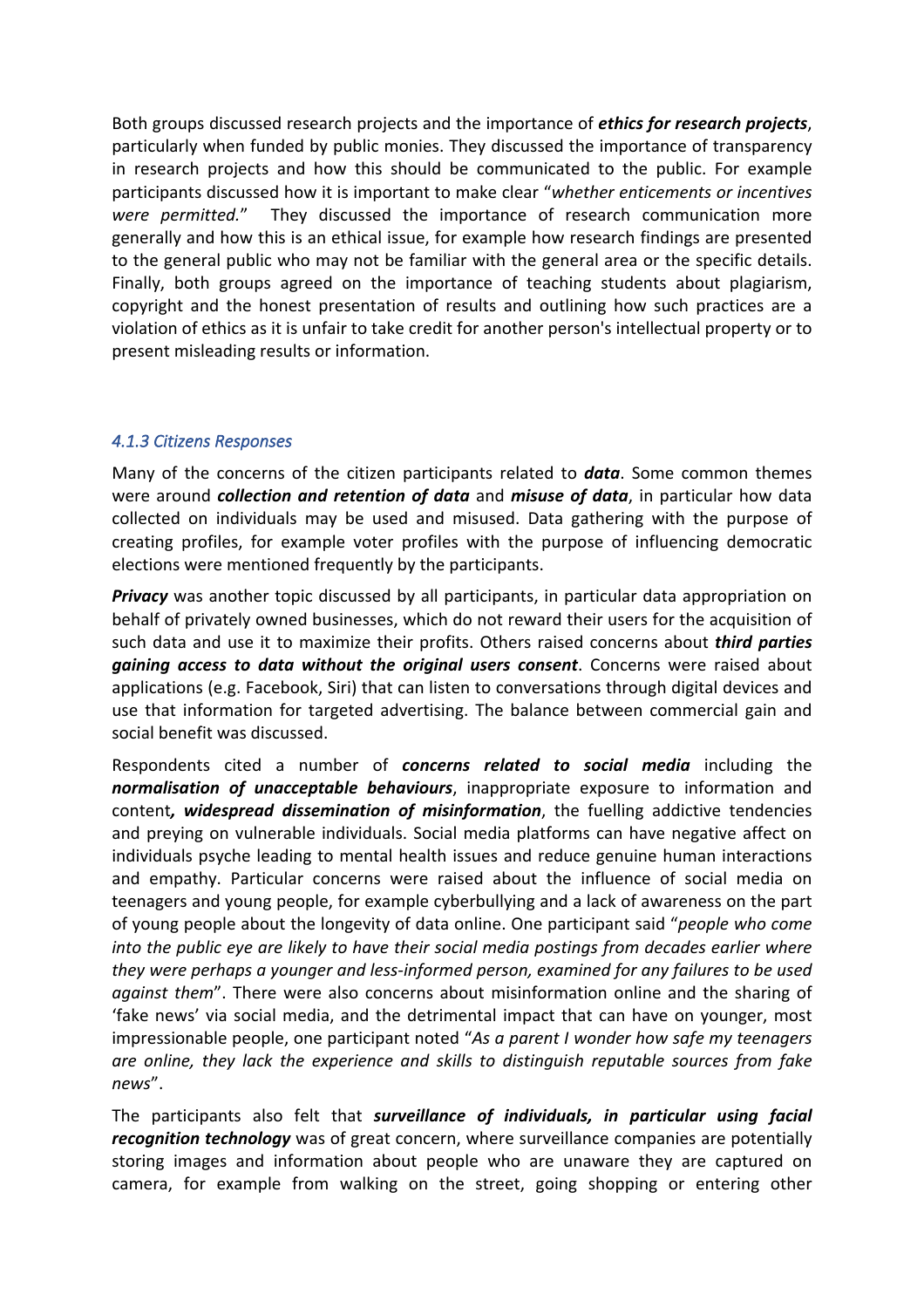commercial buildings. One participant notes that there are cultural differences in how surveillance technologies are being used "*Surveillance is creeping up in prevalence but thus far I believe it is being used for legitimate and good purposes, for solving crimes, preventing crimes, and finding missing persons, in Ireland at least. I wouldn't be quite so sure about other countries and other one-party states*."

#### *4.2 What skills or training should people have to protect themselves in the online world?*

# *4.2.1 Industry Responses*

The group analysed this question from the point-of-view of their work as software designers and developers. There was a discussion centred around the notion of *consequence scanning,* where designers and developers try to predict the consequences of developing the software they are asked to create. For example, designers and developers should consider what the software should and should not do, the worst possible negative consequence of the software and how the software would work if repurposed for another system.

Generally, the participants reflected that a lot of employees in organisations don't get to see the "big picture", and therefore don't have the opportunity to evaluate the ethical implications of the processes that they are involved in. On the other hand, managers who have the bigger picture, but don't know the exact detail of how systems have been developed might also be missing out on some of the ethical implications of the how the work of different designers and developers impact each other from a moral point of view.

Another consideration that was discussed was the *dangers of using off-the-shelf code*, particularly when used by naïve or novice designers and developers, who may not have thought of the complete ethical implications of using that code, or may not have full information on how the off-the-shelf code works, and therefore have no awareness of the potential ethical issues. The conversation moved to the important role that educators must play in exploring these issues.

The participants reflected that there is a need for *more diversity in the IT profession*; importantly as trainers, as designers; as developers, and as testers, so that "*they can ask the ethical questions that others don't think of*."

# *4.2.2 Academia Responses*

The groups looked at this question from the point-of-view of teaching students how to design and develop a computer system. The groups, began by discussing considerations that students should have before designing and developing a computer system. These considerations could broadly be characterised as *consequence scanning*. For example, what is the best outcome of this development? What is the worst unintentional outcome that could happen? How would I mitigate the worst outcome if it happened?

There was a general agreement of the importance of **"***always keeping a human in the loop***",** and particularly to ensure that there is consultation with persons with significant domain knowledge as they will understand in what context the technology will be used. There was also agreement that we have to encourage designers and developers to think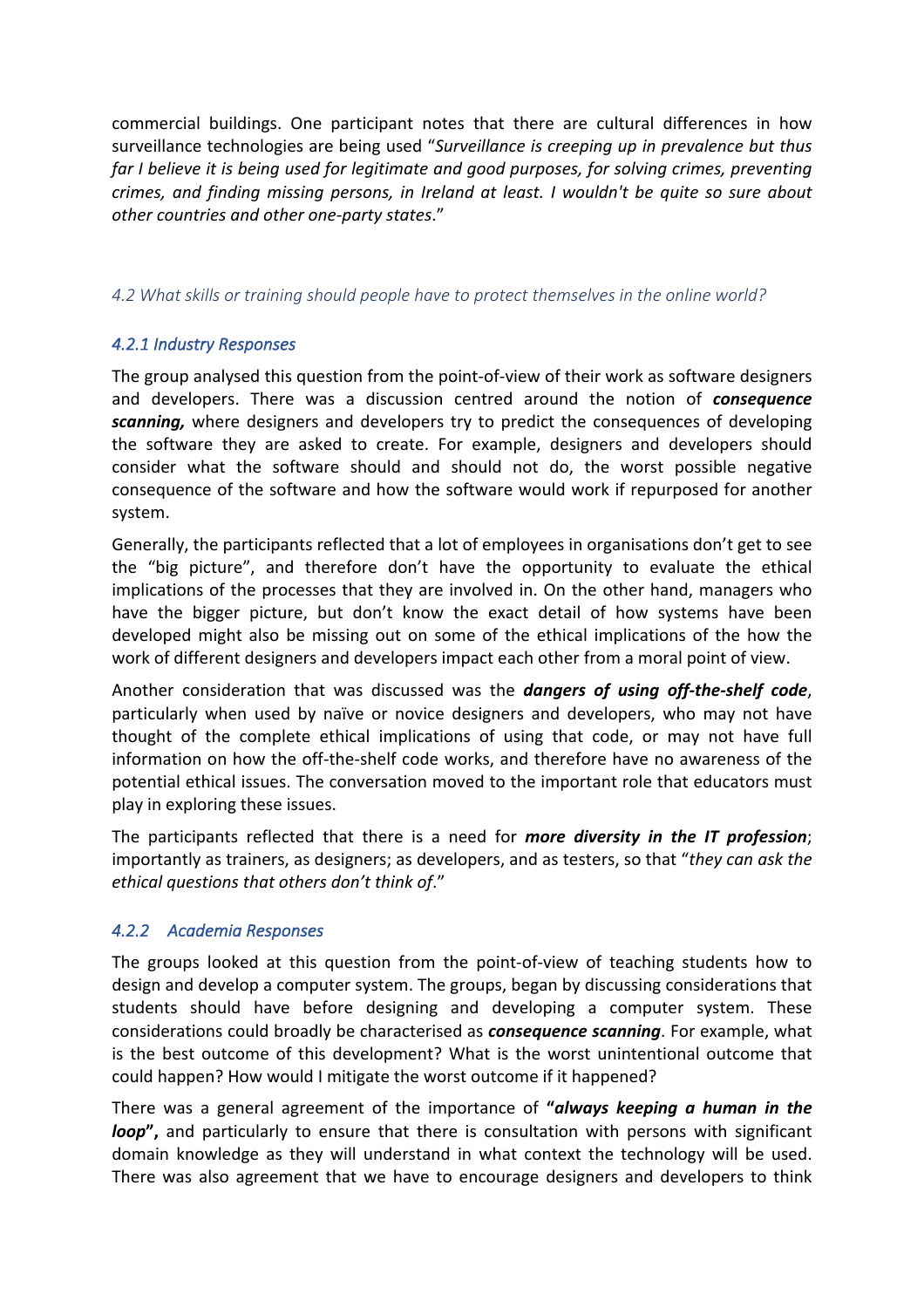more reflectively and "*consider what the system they are developing is really for, and is really about*". One participant suggested a possible scenario where a developer was asked to create software following a specification, and it became evident that the system as a whole was designed to make the software addictive, even though it wasn't evident to the individual developers, what should they do?

There was also general agreement that *explainability* is vital in all *automated decisionmaking* processes. This explainability concept refers to both the ability to understand terminology such as "features" and "weights", but also that each individual decision that the system takes can be explained. As part of this conversation, participants questioned whether or not it is appropriate to develop systems using partially correct data. Another participant mentioned the use of software libraries like LIME for Python which helps explain how machine learning systems make specific predictions.

The groups agreed that there is a need for designers and developers to be aware of the law as it pertains to them, and *where the law overlaps with ethics*. Although there was general agreement that often ethical principles can be of a higher standard than the law, but the groups wondered if there is one set of ethical principles that should be followed by everyone. Further to this, there are different laws in different countries, and there may even be different ethical standards in different regions that developers should be aware of. The topic of outsourcing was discussed, where systems can be developed in one region but used in another and different ethical standards can apply in the different regions.

The groups also discussed the nature of ethical standards, and wondered where can you find (and find out about) standards and *how ethical standards can be enforced*. They also questioned *whether ethical standards can keep up with the rapid developments of software*. An issue discussed was the impact of unethical behaviour which impacts commercial activities, but more importantly impacts people and consumers. One participant highlighted *opaque Terms & Conditions* that many users sign up to without reading, and agreeing to things they either don't read or don't fully understand.

Another key issue discussed was *accessibility* and the importance of ensuring that as wide a range of people as possible can use the software being developed. One participant commented *"Sometimes the client might not be aware of, or concerned with, accessibility consideration, but does that mean the developers shouldn't consider it?"*

Finally there was some discussion on how equipped academics are to teach this type of content, and *what sort of training or teaching content is required by academics* so that they can become confident in teaching this topic. Both groups felt that such content should be publicly available to private and public organisations.

#### *4.2.3 Citizens Responses*

Participants in this group took a broad view of the question. The issue of the *longevity of digital information* was raised as a concern, particularly social media posts which may be innocuous in the context in which they were created, but could be potentially misunderstood or misrepresented without that context, and could be detrimental in the future. As one participant phrased it: "*For all groups they need to be made aware, understand implications of posting information to a world that is never deleted, follows them around forever, for example, years old tweets coming back to haunt people and impact on work opportunities*"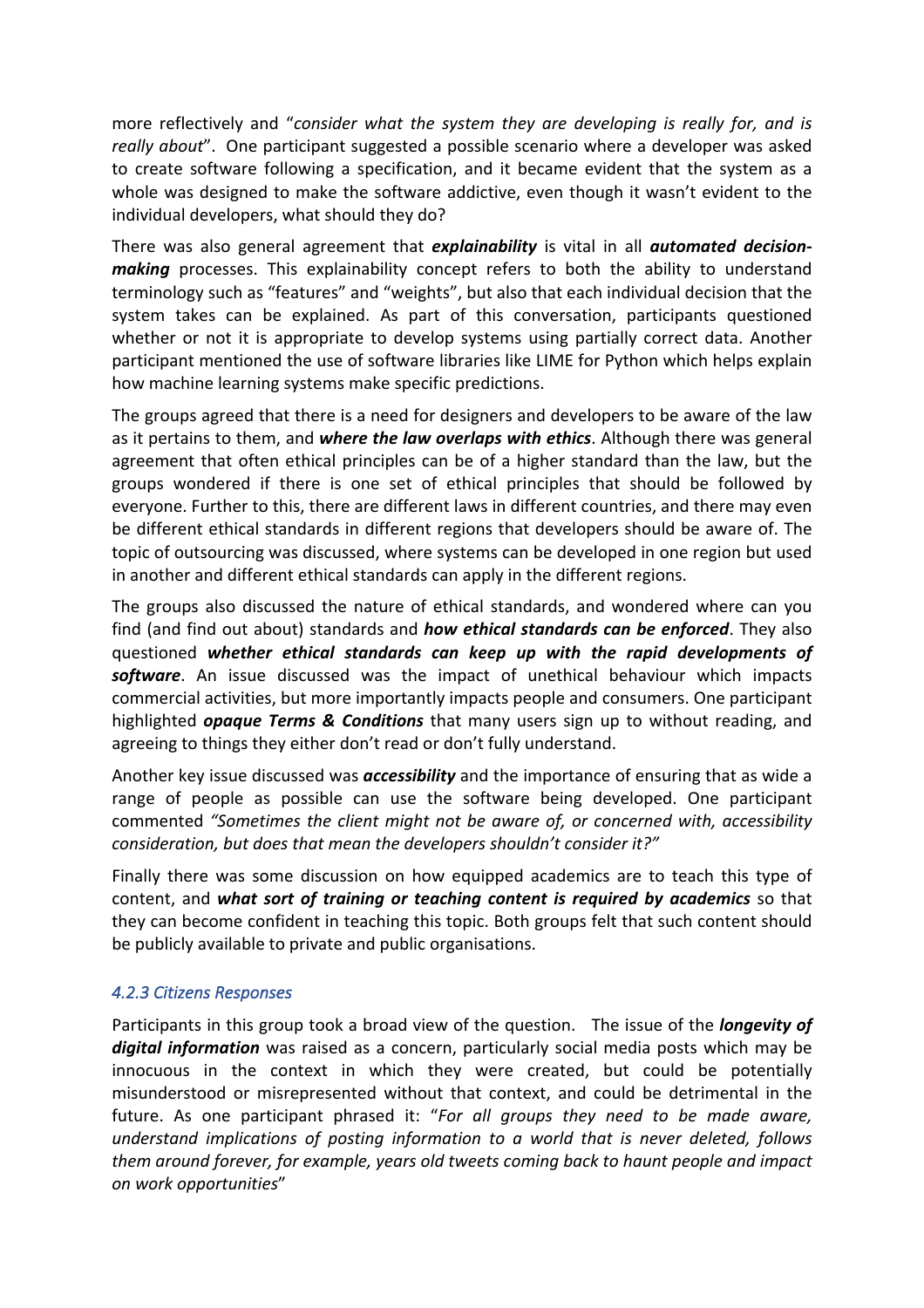Participants felt that people should *understand how data can be obtained* by others and be taught about their digital security and online platforms including privacy settings. As one participant said: "*People are unaware they are 'the product' in many cases. I think the phone companies and social media companies need to be much more transparent when people open accounts about ethical issues around obtaining*" Another participant gave the example of digital assistants like Siri or Alexa "*always listening to conversations in the home and using the information for marketing purposes*". At a more fundamental level *digital literacy* was considered extremely important, one participant remarked "*People should know the basics of digital literacy, cookies come to mind. I don't fully understand these, yet every website asks to allow them be used*."

Both groups agreed that parents need specific training to help them navigate the online world and to understand the implications of having a digital presence. They suggested that training should include using parental controls (including monitoring tools) and other ways of securing devices (in hardware and software), knowing some of the key social media applications, how to deal with cyberbullying, and how to talk to their children "*about the positives and negatives of social networks, and ensuring they keep the channels open to enable children to discuss issues or bumps they encounter in their cyber journeys"*. Another participant suggested that parents and children "*should be taught about risks, to have an awareness of strangers online and false accounts or information".* They also felt it would be extremely helpful to learn about the addictive nature of social media applications and smartphones, and advice on how to limit their children's use of these technologies. They stated it would be helpful to know what is legal and illegal in terms of sharing and downloading of audio and video files.

Both groups also agreed that *older people need training to help them navigate the online world*, particularly if it could be tailored for their interests, including lifestyle application (health, banking, shopping) and privacy settings on their devices and applications. Most participants felt that training about scams and fraud would also help, as well as general personal data protection online. All participants felt that some older people may not want to (or be able to) access digital services, and therefore offline services (government services, libraries, postal services) should be maintained for this age group if that is their preference. One participant commented that "*the move to online services is regrettable particularly since some older people may not have a laptop or smartphone, may not have an internet connection (their area may not have coverage), or may not be comfortable using online banking applications, and maybe therefore be far more vulnerable to phone scams".*

Participants also mentioned that "*voluntary organizations, clubs, societies also need training on the do's and don'ts of social media and use of members' data"*. They also felt these groups should be trained on how to recognize and report inappropriate content. Finally they felt that "*all elements of security awareness from spamming, phishing, identifying secure sites, should be taught, with real life examples*".

*4.3 What ethical training should be given from persons designing and developing technology, and who do you think should give that training?*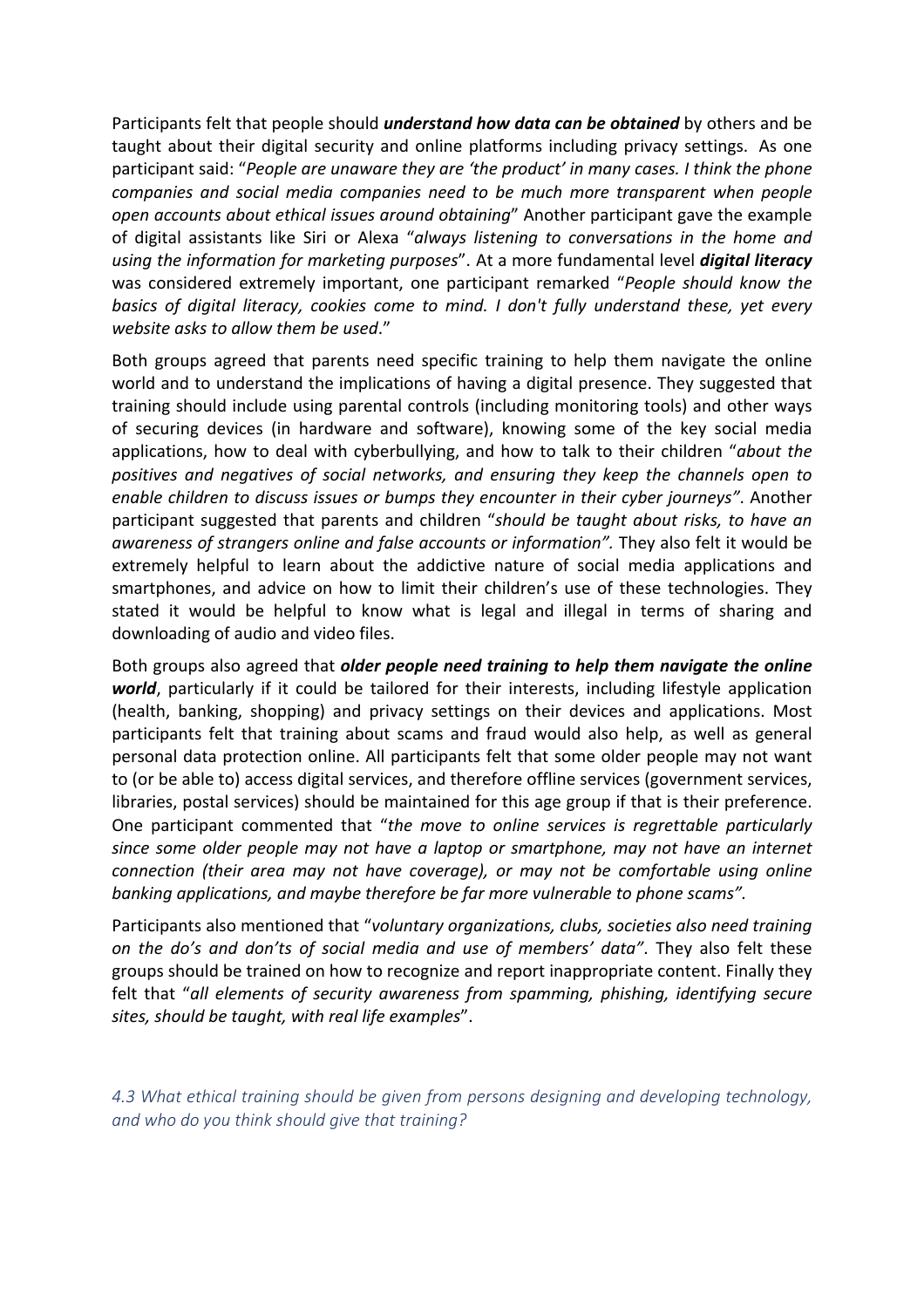#### *4.3.1 Industry Responses*

The first topic that the participants discussed in some detail was *the importance of GDPR –* (the General Data Protection Regulation GDPR 2016/679), and the importance of ensuring that students know how to perform data protection impact assessments, be able to handle data securely, and realise the importance of handling sensitive data before graduation. There was also agreement that a work placement during a university course can be very beneficial in terms of learning the importance of computing ethics, and can teach the students lessons that may be more difficult to teach in the classroom.

The discussion then turned to what other skills need to be and participants suggested "*how to develop empathy*" and "*respecting social norms*" as fundamental skills. Additionally there was agreement on the importance of giving students that ability to deal with situations where they are asked to do something unethical, including "*the tools to ask further questions in situations where there appears to be unethical activities occurring to gain a deeper understanding of the situation*". Participants also noted that another way to help students develop an appreciation of computing ethics is to help them understand the reason why ethics are being breached.

Participants felt that the most effective way to successfully teach ethics would be to *incorporate ethics into existing modules* rather than creating a dedicated separate module, and it was suggested that something as simple as writing a small reflective piece on how data protection or computing ethics applies to a specific module might be a way of raising awareness, and to consider having someone external to the module review the content of these pieces.

Finally everyone agreed that ethics is a broad societal issue, it is up to everyone to help develop their personal, and societal, understanding on ethical standards.

# *4.3.2 Academic Responses*

The groups stressed the importance of *communication, teamwork, and most especially a sense of personal responsibility as key skills* that need to be taught as part of computing ethics courses. One participant mentioned the importance for graduates to understand the concepts of *"informed consent and voluntary consent"*. All participants agreed that "*confidence is also a vital skill in graduates, including having the confidence to ask difficult questions of colleagues and of management*", as well as having the confidence to speak up when unethical issues arise, and having the confidence to adapt to a changing environment. A related discussion involved how to equip graduates with the ability to think critically about their work once working in a company, and to appreciate that there may be conflict between ethics and profit.

Participants also felt that it was vitally important that graduates be equipped with a good understanding of data science giving the recent advances in the topic. Participants felt it is important for students "*to explore the power and dangers of aggregate data, including a discussion of how to make an individuals' data private using techniques such as differential privacy"*. Another participant commented that students should be equipped with "*an understanding of both bias and representativeness of datasets"*.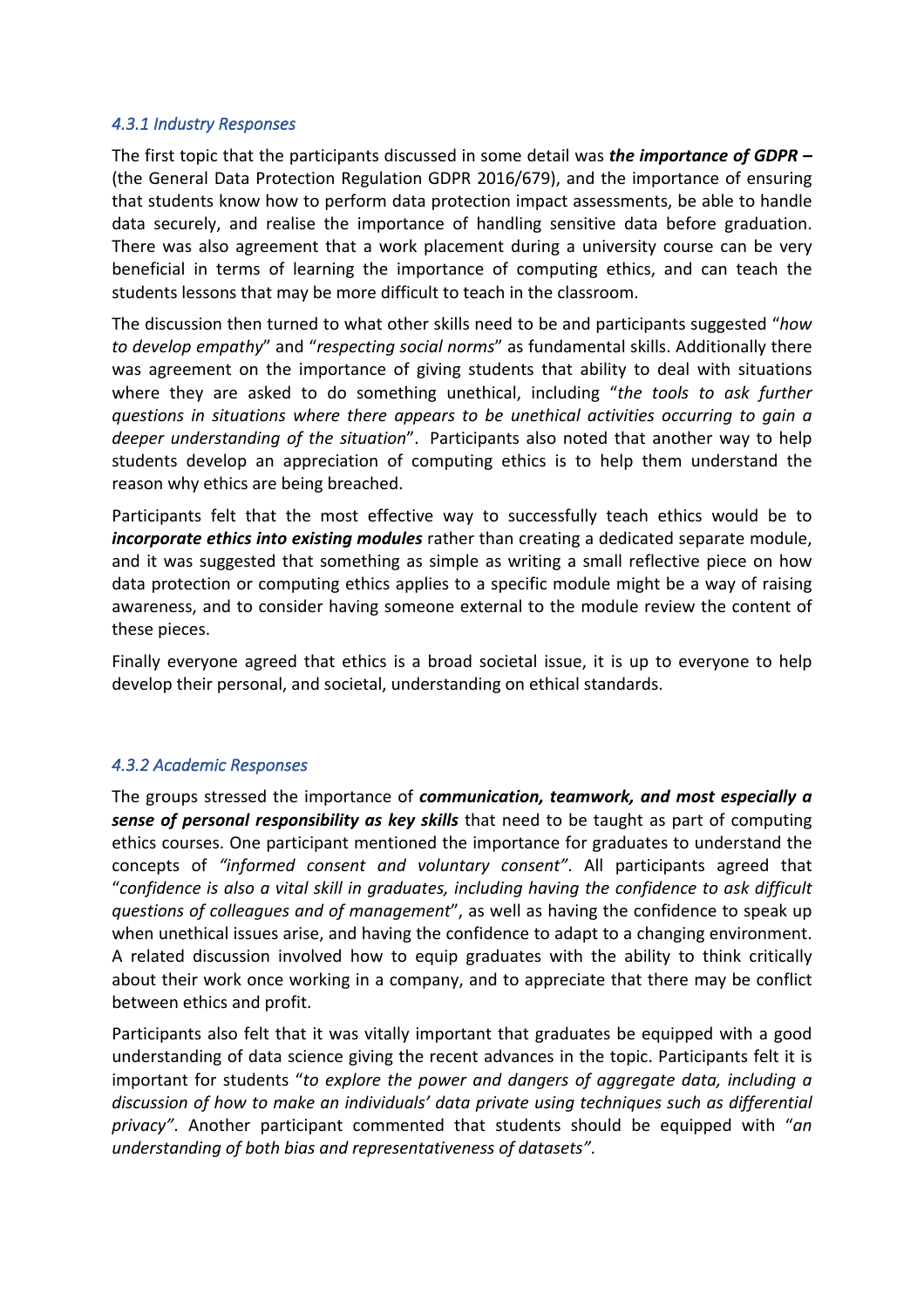The groups discussed *the relationship between ethics and the law*, and how knowledge of GDPR legislation is very important for all graduates. From there the discussion moved onto the potential conflict between legal issues and ethical issues, and what choices the graduates should make under those circumstances. One participant commented *"it is important that every organisation should have a clear code of ethics, and promote that code, and promote ethical thinking in their organisation".*

### *4.3.3 Citizen Responses*

The participants felt that the key skills for people designing and developing technology is "*sympathy and empathy to think about the people who will be using the technology*", and that it is *"important to realise that not everyone is a technology wizard*". They felt that using new technology can be difficult for many end-users and that many of them may not even think about or understand the ethical implications of technology. The participants also noted that even if they fully understand how to use the system "*that doesn't mean I fully understand how it works, so there might be a whole layer of ethical issues that are not visible to me".*

The groups felt that *ethical training about "laws, codes, and policies"* are also very important, and both groups mentioned that the people designing and developing technology must also have the confidence and courage to ask questions of their organisations, and ask questions of themselves to ensure that the highest ethical standards are being adhered to.

The majority of participants thought that Universities should be responsible for the ethical training of persons designing and developing technology. Some did suggest the responsibility lies with employers, and a few thought it should be part of a continuing professional development while others thought it should be an individual's personal responsibility.

#### *4.3.4 Overlapping concerns among all participants*

The final codes from the focus groups data were collated and common themes between participant groups were identified. It is clear that there were specific thematic overlaps among all groups – privacy, consequence scanning and where the law overlaps with ethics. Overlapping themes between academics and industry people are bias in automated decision-making systems, regional and cultural differences in ethical standards and the importance of GDPR. Overlapping themes between academics and citizens were misuse of data, widespread dissemination of misinformation, surveillance of individuals - facial recognition technology and accessibility.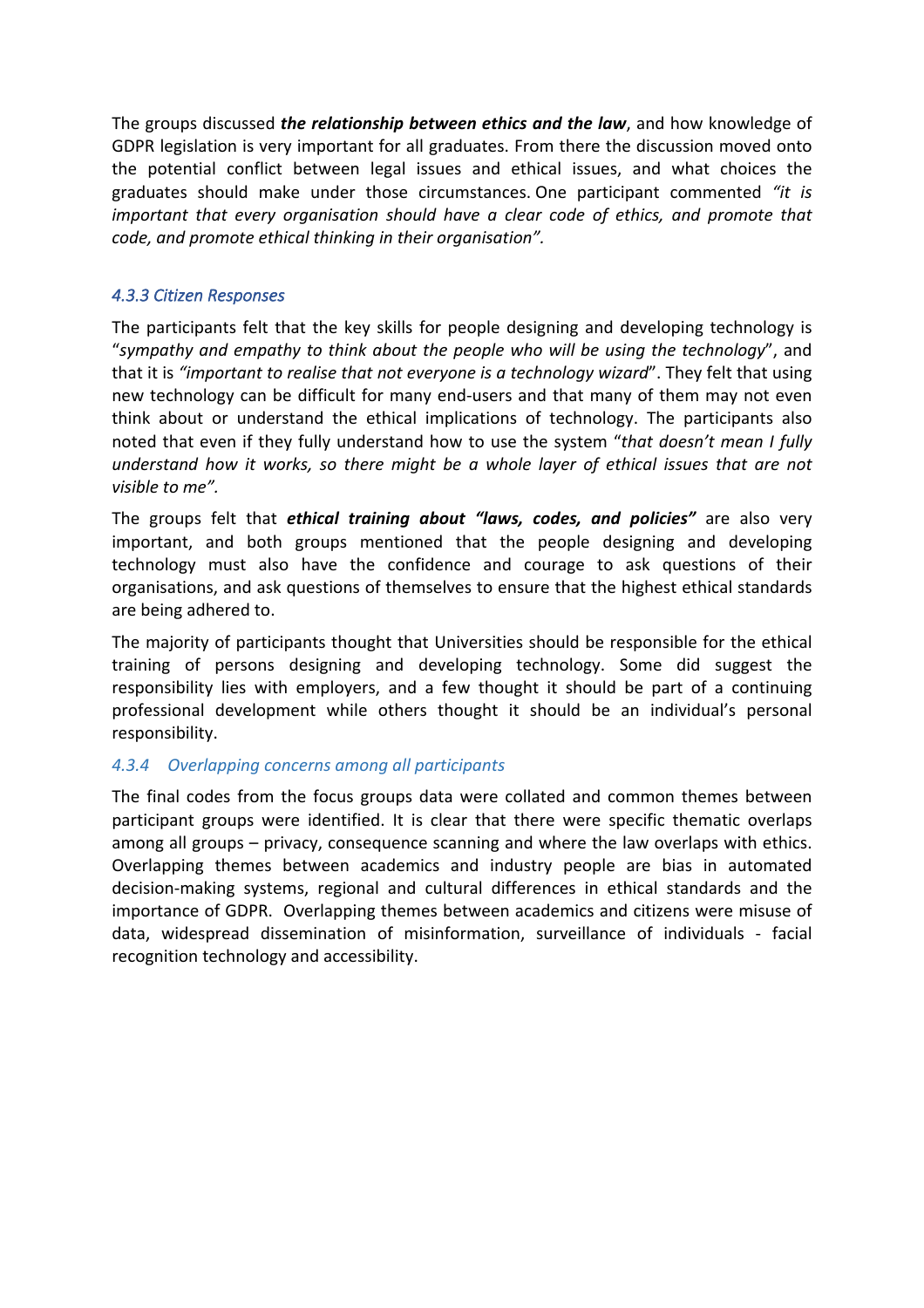

*Figure 1: Overlapping concerns between participants from focus groups*

Common themes mentioned by industry professionals and citizens were automation replacing human beings and longevity of digital information. Themes only discussed by one group are also shown and some interesting findings include that academics alone were concerned about completeness and representativeness of datasets, the impact of technology in the developing world, explainability of automated decision making; industry professionals alone discussed environmental considerations in the collection of data, the dangers of using off-the-shelf-code and a lack of diversity in the ICT industry; citizens spoke about third party access to data, digital literacy and how older people may need help to navigate the online world.

It should be stated that although the sample size was reasonably large it was not investigated *why* some issues were mentioned by one group and not by another. Therefore, we must be tentative in our conclusions and not make any generalisations outside of our sample.

# 5. Discussion and Conclusions

In this paper we have presented a literature of pertinent computing ethics topics from 2014- 2019 and the results of a multi-stakeholder analysis where we examined the computing ethics issues that are deemed most pertinent by computer science academics, ICT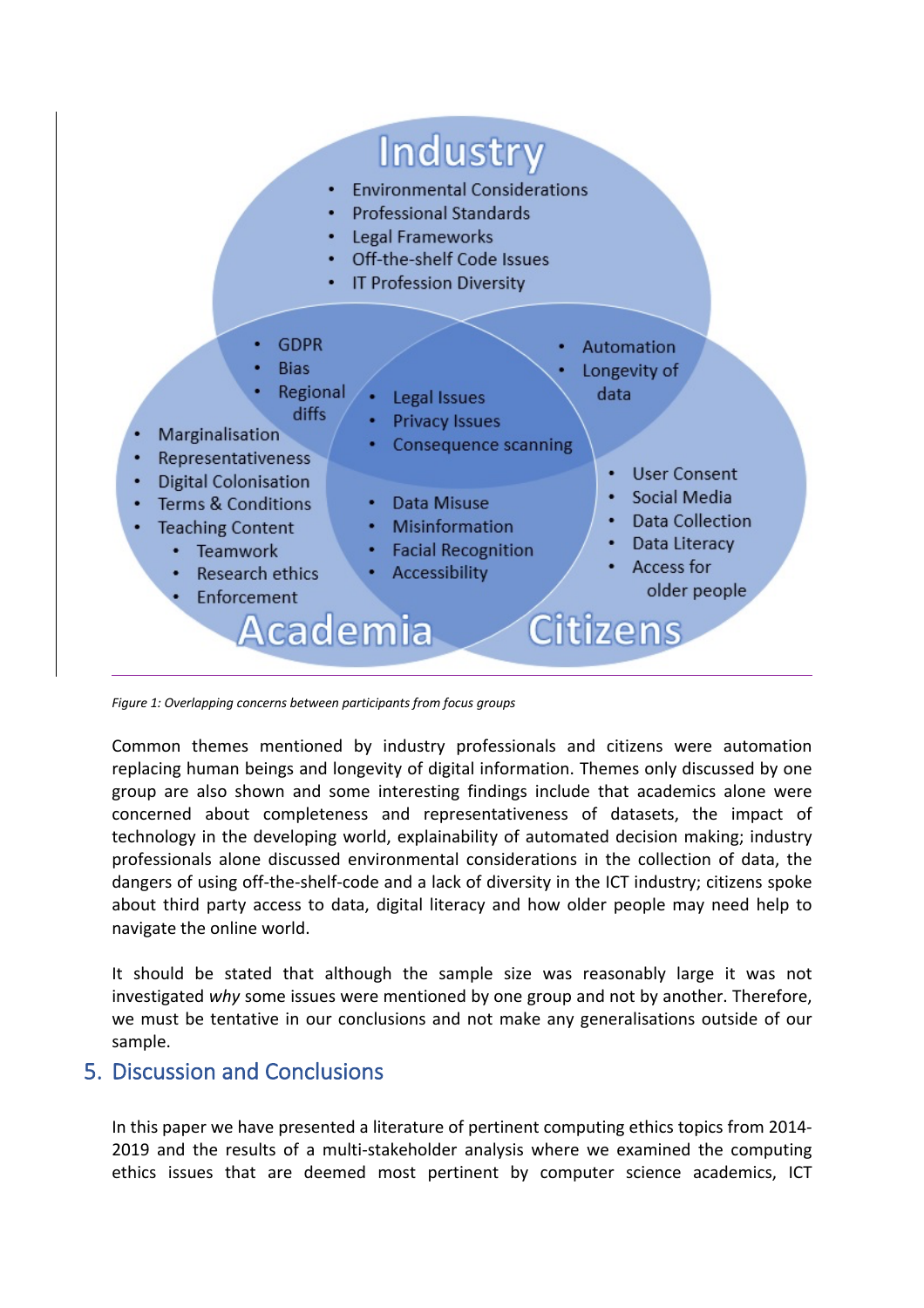professionals and citizens. The focus groups showed a combination of overlapping concerns as well as some concerns that are unique to each of the specific groups. All expressed concerns around data, in terms of privacy and data collection and secure storage, bias in datasets and data misuse. All groups also expressed concerns that developers often lack empathy and don't fully understand the user groups they are developing technology for. Academics were concerned about how computing ethics is taught to computer science students, often as a standalone course or module that does not reflect the distributed and interrelated nature of computing ethics concerns that cut across many computer science topics. Industry participants highlighted legal aspects including the importance of GDPR and the legitimate use of data. Citizens expressed a broad range of concerns about social media applications including concerns that social media technology has led to the normalisation of unacceptable behaviours, inappropriate exposure, and preying on vulnerable individuals. Citizens also highlighted the need for training in an online world, for example, how to deal with cyberbullying and how to identify possible scams and fraud.

The topics discussed by the focus groups overlap well with our findings from the computing ethics literature – concerns around data ethics and automated decision-making systems as well as about privacy and influence of social media were voiced by participants. Participants also discussed topics less well developed in the literature including the environmental impact of computing, the enforcement of ethical standards, the role of personal responsibility in developing technologies and training needs for specific groups.

It is clear from the analysis that there is a broad range of computing ethics concerns and that all stakeholders are considering the dilemmas, pitfalls and solutions. The focus groups considered contemporary topics, many of which have only fully emerged in the last decade. It is very likely that new technologies with a new set of ethical dilemmas will emerge soon. For example, this work was conducted in 2019, prior to the Covid-19 pandemic where much has been written about the ethics of contact tracing technologies and associated privacy concerns.

The goal of this research was to collect key computing ethical issues that are of concern to three stakeholder groups to help develop teaching content for students in computer science programmes. These three stakeholder groups represent the transition that many undergraduate students will undergo; before their programmes they are *Citizens* (knowing little about the detailed mechanics of how computers work, and the ethical issues associated with them), during their programmes they become *Academics* (knowing more about how computers work, and discussing ethical issues from an academic perspective), and when they graduate, they become members of the *Industry* group (Learning how computers work in the professional environment, and which practice ethics issues come to the fore).

The Venn diagram therefore can be seen as a set of themes or motifs that can be incorporated into a computer science programme, that can add substantive ethical content into that programme. The exact sequence of teaching the ethical content will depend on the overall nature of the programme, but as the students transition from novice to expert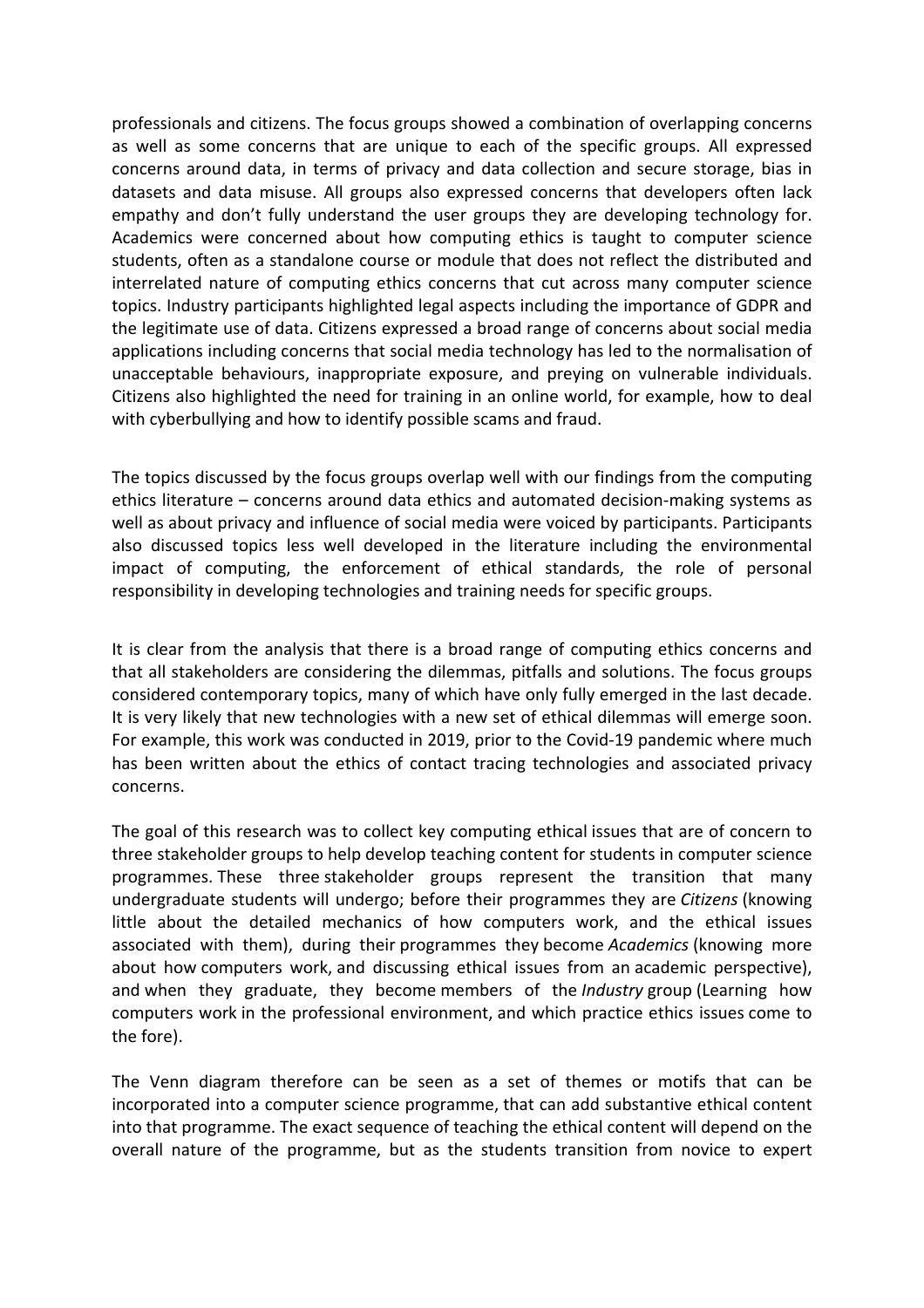learners, the depth and complexity of the discussions of ethical issues, that they can have, can continuously grow and evolve.

Researchers such as Moore (2020) advocate that a computer ethics curriculum needs to be dynamic, evolving, and relevant to students' lives and their beliefs, and therefore topics that are of genuine concern to them, and in particular the political nature of computing technologies (including many of the topics highlighted by the stakeholder groups) can be used as a powerful source of motivation in educating future generations of computing students.

As stated earlier, in our experience, the use of focus groups for investigating computing ethics is a novel one but it can prove particularly useful because it provides qualitative insights on the ethical reasoning processes of the interplay between academics, industry and citizens on the moral issues of rapidly evolving digital technologies.

While technological innovation has many positive aspects, we should not be blind to ethical and moral imperatives and strive to develop responsible technology as a first principle. Otherwise, it can prove difficult to reverse the consequences. There is a responsibility on universities to ensure these blind spots do not exist and that students who design and develop technology are taught to consider both the expected and unexpected, and positive and negative consequences of any systems they implement. We will address these concerns as uncovered via the literature and the analysis of the insights from our focus group as part of our research in the Ethics4EU research project. More specifically, the project consortium are developing educational material in the form of lessons that address topics such as bias in AI, the creation, use, longevity and environmental impact of datasets, programming errors, accessibility, privacy and facial recognition, and ethics of smart devices and pervasive computing. Initial educational materials are available via the Ethics4EU website at http://ethics4eu.eu/bricks.

# 6. Bibliography

ACM. (1992). ACM code of ethics and professional conduct. *Code of Ethics*.

- Braunack-Mayer, A. J., Street, J. M., Tooher, R., Feng, X., & Scharling-Gamba, K. (2020). Student and staff perspectives on the use of big data in the tertiary education sector: A scoping review and reflection on the ethical issues. *Review of Educational Research*, *90*(6), 788–823.
- Brey, P. A. E. (2012). Anticipatory ethics for emerging technologies. *NanoEthics*, *6*(1), 1–13.
- Bynum, T. W. (2000). The foundation of computer ethics. *ACM SIGCAS Computers and Society*, *30*(2), 6–13. https://doi.org/10.1145/572230.572231
- Bynum, T. W. (2006). Flourishing ethics. *Ethics and Information Technology*, *8*(4), 157–173.
- Bynum, T. W. (2018). Computer and Information Ethics. In E. N. Zalta (Ed.), *The Stanford Encyclopedia of Philosophy* (Summer 201). Metaphysics Research Lab, Stanford University.
- DAMA, I. (2017). *DAMA-DMBOK: Data Management Body of Knowledge*. Technics Publications, LLC.

Davies, N. (2013). Ethics in pervasive computing research. *IEEE Pervasive Computing*, *12*(3),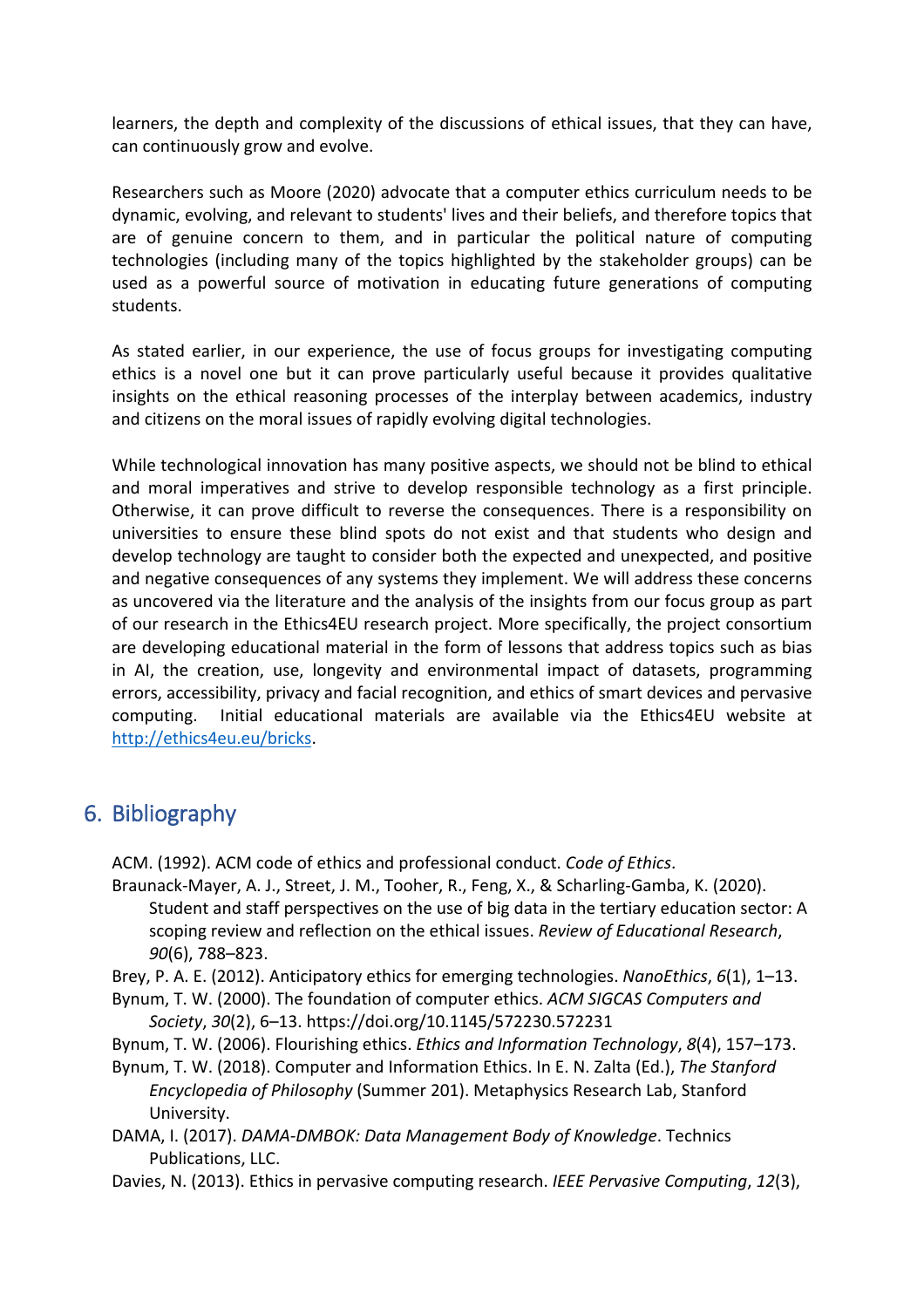$2 - 4$ .

- Ethics4EU. (2021). *Research Report on European Values for Ethics in Technology*. Erasmus+ Project. http://ethics4eu.eu/european-values-for-ethics-in-technology-researchreport/
- Flanagan, M., Howe, D. C., & Nissenbaum, H. (2008). Embodying values in technology: Theory and practice. *Information Technology and Moral Philosophy*, *322*.
- Floridi, L. (1999). Information ethics: On the philosophical foundation of computer ethics. *Ethics and Information Technology*, *1*(1), 33–52.
- Floridi, L. (2014). *The fourth revolution: How the infosphere is reshaping human reality*. OUP Oxford.
- Floridi, L., & Sanders, J. W. (2005). Internet ethics: The constructionist values of homo poieticus. *The Impact of the Internet on Our Moral Lives*, 195–214.
- Floridi, L., & Taddeo, M. (2016). What is data ethics? *Philosophical Transactions of The Royal Society A Mathematical Physical and Engineering Sciences*, *374*, 20160360. https://doi.org/10.1098/rsta.2016.0360
- Gibbs, A. (1997). Focus groups. *Social Research Update*, *19*(8), 1–8.
- Gorden, R. (1992). *Basic Interviewing Skills*. F.E. Peacock.
- Gotterbarn, D. (1991). Computer ethics: Responsibility regained. *National Forum*, *71*(3), 26. http://search.proquest.com/openview/fdd917c9e0dbb6018e73d2e11d53229f/1?pqorigsite=gscholar&cbl=1820941
- Gotterbarn, D., Wolf, M. J., Flick, C., & Miller, K. (2018). THINKING PROFESSIONALLY The Continual Evolution of Interest in Computing Ethics. *ACM Inroads*, *9*(2), 10–12. https://doi.org/10.1145/3204466
- Helbing, D., Frey, B. S., Gigerenzer, G., Hafen, E., Hagner, M., Hofstetter, Y., Van Den Hoven, J., Zicari, R. V, & Zwitter, A. (2019). Will democracy survive big data and artificial intelligence? In *Towards digital enlightenment* (pp. 73–98). Springer.
- Hilty, L. M. (2015). Ethical issues in ubiquitous computing—three technology assessment studies revisited. In *Ubiquitous Computing in the Workplace* (pp. 45–60). Springer.
- Jacobs, A. R., & Abowd, G. D. (2003). A framework for comparing perspectives on privacy and pervasive technologies. *IEEE Pervasive Computing*, *2*(4), 78–84.
- Johnson, D. (1985). *Computer ethics*. Prentice Hall.
- Kranzberg, M. (2019). *Ethics in an age of pervasive technology*. Routledge.
- Kumar, A., Braud, T., Tarkoma, S., & Hui, P. (2020). Trustworthy AI in the age of pervasive computing and big data. *2020 IEEE International Conference on Pervasive Computing and Communications Workshops (PerCom Workshops)*, 1–6.
- Loi, M., Heitz, C., Ferrario, A., Schmid, A., & Christen, M. (2019). Towards an ethical code for data-based business. *2019 6th Swiss Conference on Data Science (SDS)*, 6–12.
- Macnish, K. (2017). *The ethics of surveillance: An introduction*. Routledge.
- Mittelstadt, B. D., Allo, P., Taddeo, M., Wachter, S., & Floridi, L. (2016). The ethics of algorithms: Mapping the debate. *Big Data & Society*, *3*(2), 2053951716679679– 2053951716679679. file:///Users/454324/Library/Application Support/Mendeley Desktop/Downloaded/Mittelstadt et al. - Unknown - The ethics of algorithms Mapping the debate.pdf
- Moor, J. H. (1985). What is computer ethics? *Metaphilosophy*, *16*(4), 266–275.
- Moore, J. (2020). Towards a more representative politics in the ethics of computer science. *Proceedings of the 2020 Conference on Fairness, Accountability, and Transparency*, 414–424.